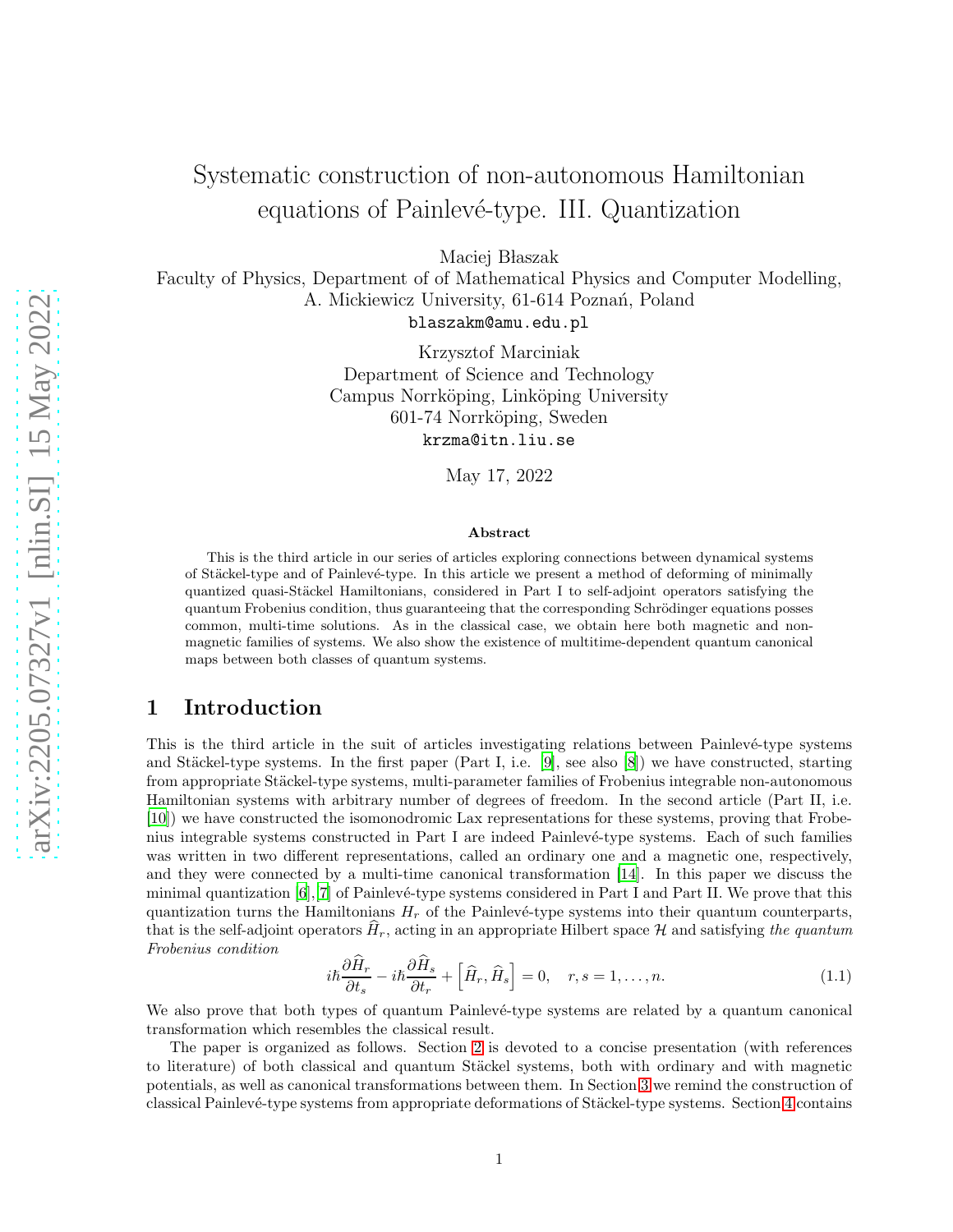the first of two main results of this paper, namely the systematic method of minimal quantization of all the classical systems from Section [3](#page-4-0) in such a way that they satisfy the quantum Frobenius condition [\(1.1\)](#page-0-0). In Section [5](#page-16-0) we present the second result of this article that is the multi-time quantum canonical transformations between quantum Painlevé-type systems with magnetic potentials and the corresponding quantum Painlevé-type systems with ordinary potentials.

## <span id="page-1-0"></span>2 Classical and quantum Stäckel systems with ordinary and magnetic potentials

Consider the following algebraic curve in the  $(x, y)$ -plane

<span id="page-1-1"></span>
$$
\sum_{\alpha \in I_{\alpha}} c_{\alpha} x^{\alpha} + \sum_{\gamma \in I_{\gamma}} d_{\gamma} x^{\gamma} y + \sum_{r=1}^{n} h_{r} x^{n-r} = \frac{1}{2} x^{m} y^{2}
$$
\n(2.1)

where  $m \in \{0, \ldots, n+1\}$ ,  $I_{\alpha}$  and  $I_{\gamma}$  are finite subsets of Z and where  $c_{\alpha}$  and  $d_{\gamma}$  are real constants. Taking n copies of [\(2.1\)](#page-1-1) at points  $(x, y) = (\lambda_i, \mu_i), i = 1, \ldots, n$ , we obtain a system of n linear equations (separation relations) for  $h_r$ . Solving this system yields n functions (Hamiltonians)

<span id="page-1-2"></span>
$$
h_r = \frac{1}{2}\mu^T A_r \mu + \sum_{\gamma \in I_{\gamma}} d_{\gamma} \mu^T P_r^{(\gamma)} + \sum_{\alpha \in I_{\alpha}} c_{\alpha} V_r^{(\alpha)}, \quad r = 1, \dots, n
$$
\n(2.2)

on a 2n-dimensional manifold (phase space) M parametrized by the coordinates  $(\lambda, \mu) = (\lambda_1, \ldots, \lambda_n, \mu_1, \ldots, \mu_n)$ , where

$$
E_r = \frac{1}{2}\mu^T A_r \mu \equiv \frac{1}{2}\mu^T K_r G \mu, \quad r = 1, \dots, n,
$$

G is a contravariant metric tensor on the configurational space Q (such that  $\mathcal{M} = T^*Q$ ),  $K_r$  ( $K_1 = \text{Id}$ ) are (1, 1)-Killing tensors of G (for any m even though G depends on m) [\[4\]](#page-19-6),  $P_r^{(\gamma)}$  are basic separable vector potentials and  $V_r^{(\alpha)}$  are basic separable scalar potentials (see Part I). By construction, all the Hamiltonian functions  $h_r$  are in involution

<span id="page-1-4"></span><span id="page-1-3"></span>
$$
\{h_r, h_s\} \equiv \pi(dh_r, dh_s) = 0, \qquad r, s = 1, ..., n
$$
\n(2.3)

with respect to the Poisson bracket  $\pi = \sum_{i=1}^n \frac{\partial}{\partial \lambda_i} \wedge \frac{\partial}{\partial \mu_i}$  on M. By construction, they also separate in coordinates  $(\lambda, \mu)$ . The Hamiltonians [\(2.2\)](#page-1-2) are known in literature as (classical) Stäckel Hamiltonians, while  $E_r$  are their geodesic parts.

In the separation coordinates  $\lambda_i$ ,  $i = 1, ..., n$ , the geometric objects  $A_r$ ,  $G$ ,  $K_r$ ,  $P_r^{(\gamma)}$  and  $V_r^{(\alpha)}$  are explicitly given by

$$
(A_r)^{ij} = -\frac{\partial \rho_r}{\partial \lambda_i} \frac{\lambda_i^m}{\Delta_i} \delta^{ij}, \quad G^{ij} = \frac{\lambda_i^m}{\Delta_i} \delta^{ij}, \quad (K_r)^i_j = -\frac{\partial \rho_r}{\partial \lambda_i} \delta^i_j,
$$
  

$$
(P_r^{(\gamma)})^j = \frac{\partial \rho_r}{\partial \lambda_j} \frac{\lambda_j^{\gamma}}{\Delta_j} = -(K_r)^j_j G^{jj} \lambda_j^{\gamma-m} = -A_r^{jj} \lambda_j^{\gamma-m}, \quad V_r^{(\alpha)} = \sum_{j=1}^n \frac{\partial \rho_r}{\partial \lambda_j} \frac{\lambda_j^{\alpha}}{\Delta_j}
$$
(2.4)

(no summation in the above formulas unless explicitly stated) where  $\Delta_j = \prod_{k \neq j} (\lambda_j - \lambda_k)$  and  $\rho_r(\lambda) =$  $(-1)^r s_r(\lambda)$  where  $s_r(\lambda)$  are elementary symmetric polynomials. Note that the coordinates  $\lambda$  are thus orthogonal coordinates for the metric G.

In what follows we will also work in the so called canonical Viète coordinates  $(q, p)$  on M, related with the separation coordinates  $(\lambda, \mu)$  through the point transformation

$$
q_i = \rho_i(\lambda), \qquad p_i = -\sum_{k=1}^n \frac{\lambda_k^{n-i}}{\Delta_k} \mu_k, \quad i = 1, ..., n.
$$
 (2.5)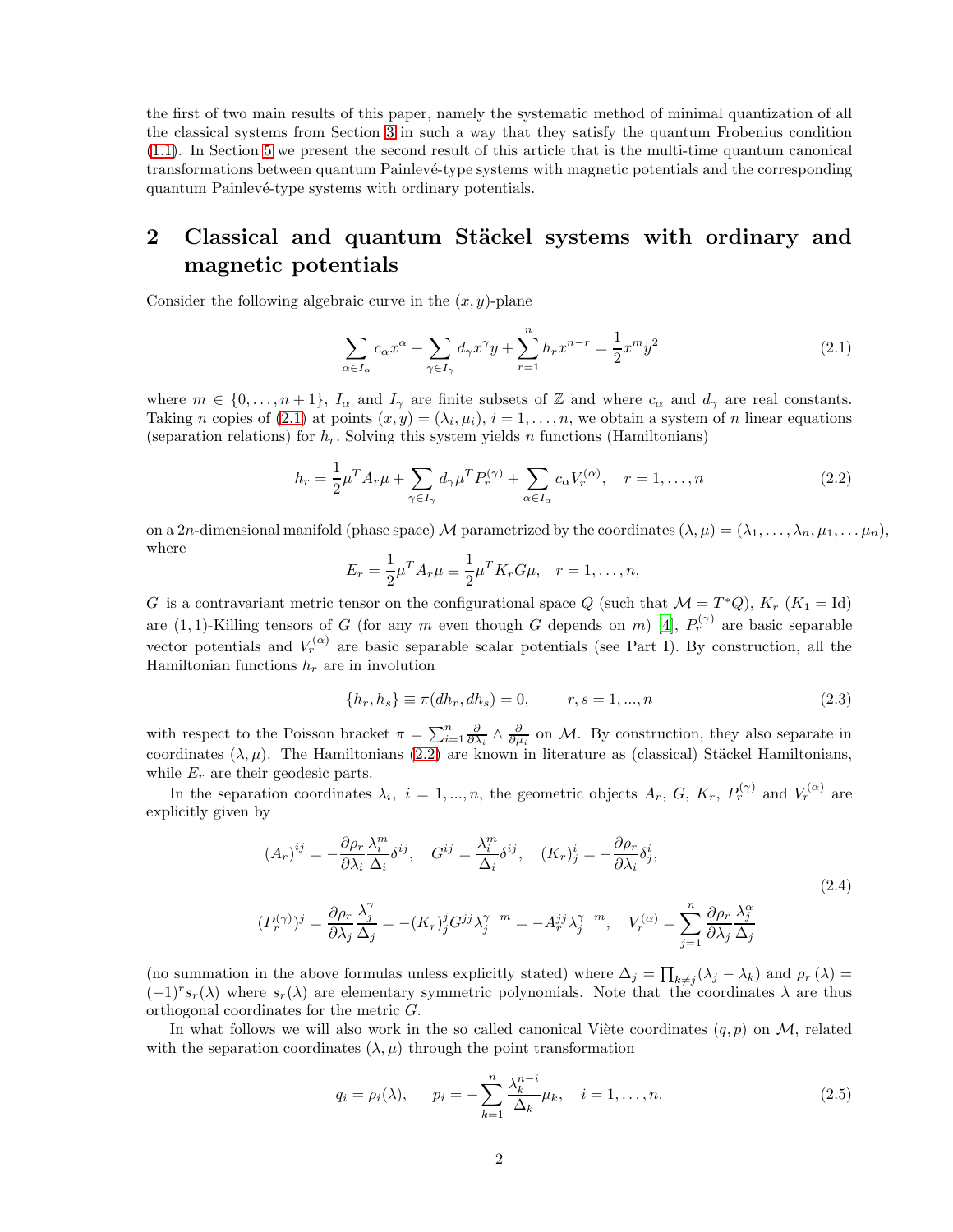Due to  $(2.4)$  the metric tensor G for arbitrary m is constructed by

<span id="page-2-0"></span>
$$
G = L^m G_0,\tag{2.6}
$$

where L is the so called special conformal Killing tensor on  $Q$  [\[1\]](#page-19-7) and where  $G_0$  is the metric tensor for  $m=0$  (thus  $G_0^{ij}=\frac{1}{\Delta_i}\delta^{ij}$  and  $L_j^i=\lambda_i\delta^{ij}$ ). In Viète coordinates L and  $G_0$  have the form

<span id="page-2-5"></span>
$$
L = \begin{pmatrix} -q_1 & 1 & 0 & 0 \\ \vdots & 0 & \ddots & 0 \\ \vdots & 0 & 0 & 1 \\ -q_n & 0 & 0 & 0 \end{pmatrix}, \quad G_0 = \begin{pmatrix} 0 & 0 & 0 & 0 & 1 \\ 0 & 0 & 0 & 1 & q_1 \\ \vdots & \vdots & \vdots & \vdots & \vdots \\ 0 & 1 & q_1 & \cdots & q_{n-2} \\ 1 & q_1 & \cdots & q_{n-2} & q_{n-1} \end{pmatrix}.
$$
 (2.7)

Further, the  $(1, 1)$ -Killing tensors  $K_r$  on Q for every G given by  $(2.6)$ , can be effectively computed through [\[1\]](#page-19-7)

$$
K_1 = \text{Id}, \quad K_r = \sum_{k=0}^{r-1} q_k L^{r-1-k}, \quad r = 2, \dots, n.
$$

The scalar potentials  $V_r^{(\alpha)}$  can be explicitly constructed by a recursion formula [\[5\]](#page-19-8), [\[9](#page-19-0)]. Finally, the basic separable vector potentials  $P_r^{(\gamma)}$  in Viète coordinates have the form

<span id="page-2-6"></span>
$$
\left(P_r^{(\gamma)}\right)^j = -\sum_{s=0}^{r-1} q_s V_j^{(r+\gamma-s-1)}.
$$
\n(2.8)

More information about the structure of the above geometric objects is given in Part I and Part II.

<span id="page-2-4"></span>Let us now turn to the issue of quantization of the classical Stäckel Hamiltonians  $(2.2)$ . A natural way to quantize these Hamiltonians is by the procedure of minimal quantization [\[6](#page-19-4)],[\[7\]](#page-19-5), that we shortly remind here.

**Definition 1** Given a Poisson manifold  $\mathcal{M} = T^*Q$  and a metric g on Q, the minimal quantization of the quadratic in momenta function  $H = \frac{1}{2}C^{kj}p_kp_j$  on M, where  $C^{kj}$  is a symmetric  $(2,0)$ -tensor on  $Q$ , is the second-order linear self-adjoint operator

<span id="page-2-1"></span>
$$
\hat{H} = -\frac{1}{2}\hbar^2 \nabla_k C^{kj} \nabla_j = -\frac{1}{2}\hbar^2 |g|^{-\frac{1}{2}} \partial_k |g|^{\frac{1}{2}} C^{kj} \partial_j
$$
\n(2.9)

acting in the Hilbert space  $\mathcal{H} = L^2(Q, |g|^{1/2} dq)$ , where  $\nabla_j$  are covariant derivatives for the Levi-Civita connection of g while q are (any) variables on Q and  $|g| = \det g$ . Likewise, the minimal quantization of the linear in momenta function  $W = X^j p_j$ , where  $X^j$  are components of the vector field  $X = X^j \frac{\partial}{\partial q_j}$  on Q, is the first-order linear operator

<span id="page-2-2"></span>
$$
\widehat{W} = -\frac{1}{2}i\hbar \left(\nabla_j X^j + X^j \nabla_j\right) = -\frac{1}{2}i\hbar \left(|g|^{-\frac{1}{2}} \partial_j |g|^{\frac{1}{2}} X^j + X^j \partial_j\right),\tag{2.10}
$$

acting in  $\mathcal{H} = L^2(Q, |g|^{1/2} dq)$ . Finally, the minimal quantization of a function f on Q is the operator  $\widehat{f}$ of pointwise multiplication by f so that  $\widehat{f} = f$ .

The second equalities in [\(2.9\)](#page-2-1) and [\(2.10\)](#page-2-2) follow by a direct calculation; note that the right hand sides of these expressions are still covariant, i.e. they look the same in all coordinate systems on Q. In general, the symbol  $\hat{}$  denotes throughout the article the R-linear operation of minimal quantization. Thus, the minimal quantization of Hamiltonians  $(2.2)$  is given by the following set of n self-adjoint operators

<span id="page-2-3"></span>
$$
\widehat{h}_r = -\frac{1}{2}\hbar^2 \nabla_k A_r^{kj} \nabla_j - \frac{1}{2}i\hbar \sum_{\gamma \in I_\gamma} d_\gamma \left( \nabla_j (P_r^{(\gamma)})^j + (P_r^{(\gamma)})^j \nabla_j \right) + \sum_{\alpha \in I_\alpha} c_\alpha V_r^{(\alpha)}, \ r = 1, \dots n \tag{2.11}
$$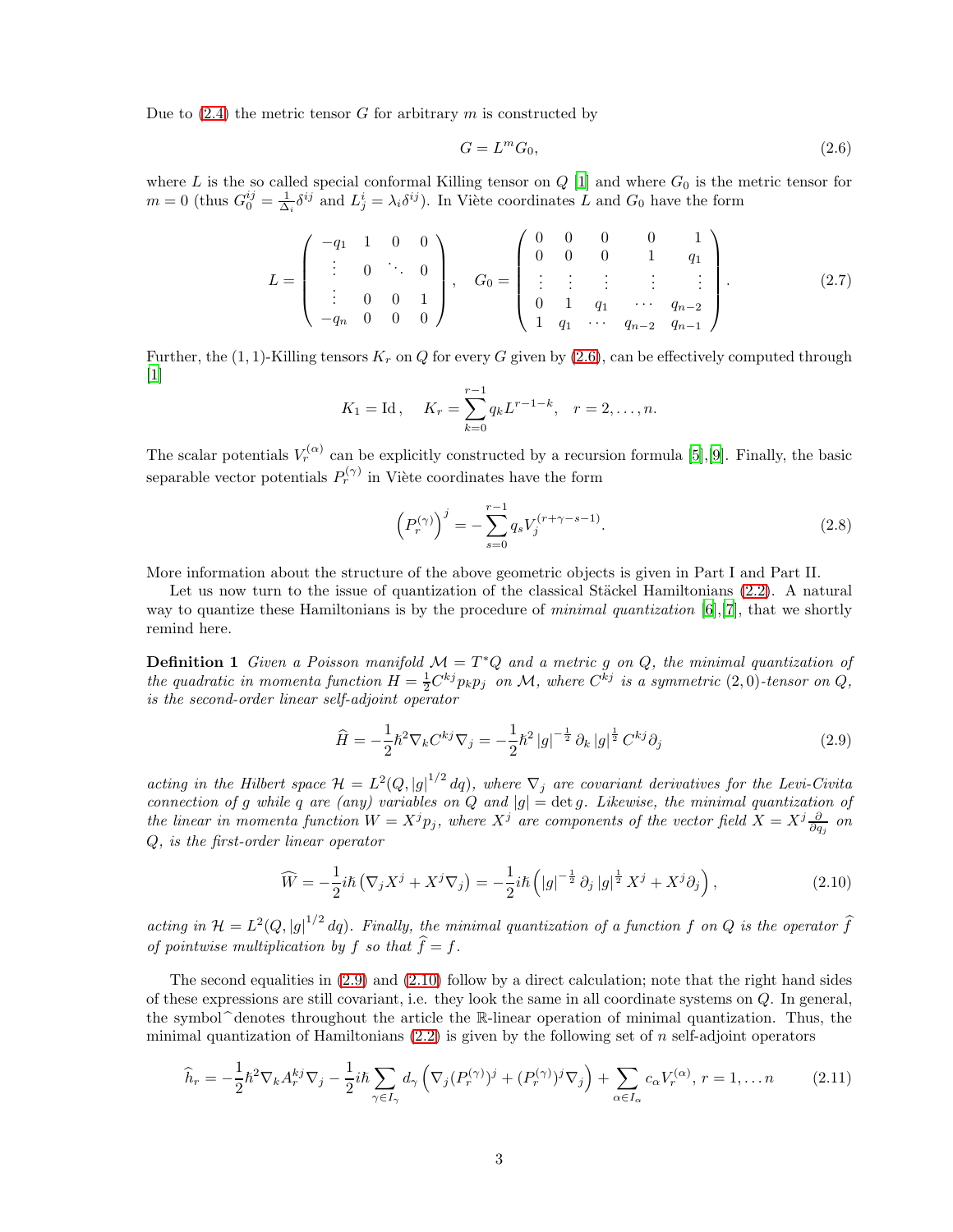acting in the Hilbert space  $\mathcal{H} = L^2(Q, |g|^{1/2} dq)$ . One can show [\[2](#page-19-9), [3,](#page-19-10) [7](#page-19-5)] that in the separation coordinates  $\lambda$  the operators [\(2.11\)](#page-2-3) take the form

<span id="page-3-3"></span>
$$
\widehat{h}_r = -\frac{1}{2}\hbar^2 \sum_{j=1}^n A_r^{jj} \left(\partial_j^2 - \Gamma_j \partial_j\right) - i\hbar \sum_{\gamma \in I_\gamma} \sum_{j=1}^n d_\gamma \left(P_r^{(\gamma)}\right)^j \left(\partial_j - \frac{1}{2}\Gamma_j + \frac{1}{2}(\gamma - m)\lambda_j^{-1}\right) + \sum_{\alpha \in I_\alpha} c_\alpha V_r^{(\alpha)}, \qquad r = 1, \dots n, \qquad \partial_j = \frac{\partial}{\partial \lambda_j}
$$
\n(2.12)

where  $\Gamma_j$  are so called metrically contracted Christoffel symbols of g, expressed in the orthogonal coordinates  $\lambda_i$  by

$$
\Gamma_j = \frac{1}{2} \partial_j \ln \frac{\prod_{k \neq j} G^{kk}}{G^{jj}} = -\frac{1}{2} m \lambda_j^{-1}.
$$

Thus,  $\Gamma_j$  satisfy the Robertson condition

<span id="page-3-0"></span>
$$
\partial_k \Gamma_j = 0, \quad k \neq j \tag{2.13}
$$

and so the corresponding eignevalue problems for  $\widehat{h}_r$ 

$$
h_r \Psi = \varepsilon_r \Psi, \quad r = 1, \dots, n
$$

are multiplicatively separable. It means that they have for each choice of eigenvalue  $\varepsilon_r$  of  $\hat{h}_r$  the common multiplicatively separable eigenfunction  $\Psi(\lambda_1,\ldots,\lambda_n) = \prod_{i=1}^n \psi(\lambda_i)$  with  $\psi$  satisfying the following ODE (quantum separation relation)

$$
(\varepsilon_1 \lambda^{n-1} + \varepsilon_2 \lambda^{n-1} + \dots + \varepsilon_n) \psi(\lambda) = -\frac{1}{2} \hbar^2 \lambda^m \left( \frac{d^2 \psi(\lambda)}{d\lambda^2} + \frac{1}{2} m \lambda^{-1} \frac{d\psi(\lambda)}{d\lambda} \right) + i\hbar \sum_{\gamma \in I_{\gamma}} \lambda_j^{\gamma} \left( \frac{d\psi(\lambda)}{d\lambda} + \frac{1}{4} (\gamma - 2m) \lambda^{-1} \psi(\lambda) \right) + \sum_{\alpha \in I_{\alpha}} c_{\alpha} \lambda^{\alpha} \psi(\lambda).
$$
 (2.14)

The Robertson condition [\(2.13\)](#page-3-0) implies that  $\Gamma_j$  satisfy the pre-Robertson condition [\[2](#page-19-9)]

$$
\partial_k(\partial_j \Gamma_j - \frac{1}{2} \Gamma_j^2) = 0, \quad k \neq j
$$

and thus all the Hamiltonian operators [\(2.11\)](#page-2-3) commute

<span id="page-3-4"></span>
$$
[\hat{h}_r, \hat{h}_s] = 0, \quad r, s = 1, ..., n.
$$
\n(2.15)

Observe that one can eliminate all the linear in y terms in the algebraic curve  $(2.1)$  through the map

<span id="page-3-1"></span>
$$
x = x', \quad y = y' + \sum_{\gamma \in I_{\gamma}} d_{\gamma} x^{\gamma - m}, \quad j = 1, ..., n
$$
\n(2.16)

which transforms this curve  $(2.1)$  to the algebraic curve without terms linear in y (below we omit the prime at  $x$  and  $y$ )

$$
\sum_{\alpha\in I_\alpha}c_\alpha x^\alpha+\frac{1}{2}\sum_{\gamma,\gamma'\in I_\gamma}d_\gamma d_{\gamma'}x^{\gamma+\gamma'-m}+\sum_{r=1}^nh_rx^{n-r}=\frac{1}{2}x^my^2,\qquad m,\alpha,\gamma\in\mathbb{Z}
$$

which leads to the Hamiltonians [\(2.2\)](#page-1-2) in the new form (in the new variables) without the vector potential terms:

<span id="page-3-2"></span>
$$
\overline{h}_r = \frac{1}{2} \mu^T A_r(\lambda) \mu + \sum_{\alpha \in I_\alpha} c_\alpha x^\alpha + \frac{1}{2} \sum_{\gamma, \gamma' \in I_\gamma} d_\gamma d_{\gamma'} V_r^{(\gamma + \gamma' - m)}, \quad r = 1, \dots, n. \tag{2.17}
$$

The transformation  $(2.16)$  induces the following canonical transformation on  $\mathcal{M}$ :

$$
\lambda_j = \lambda'_j, \quad \mu_j = \mu'_j + \sum_{\gamma \in I_\gamma} d_\gamma \lambda_j^{\gamma - m}, \quad j = 1, ..., n
$$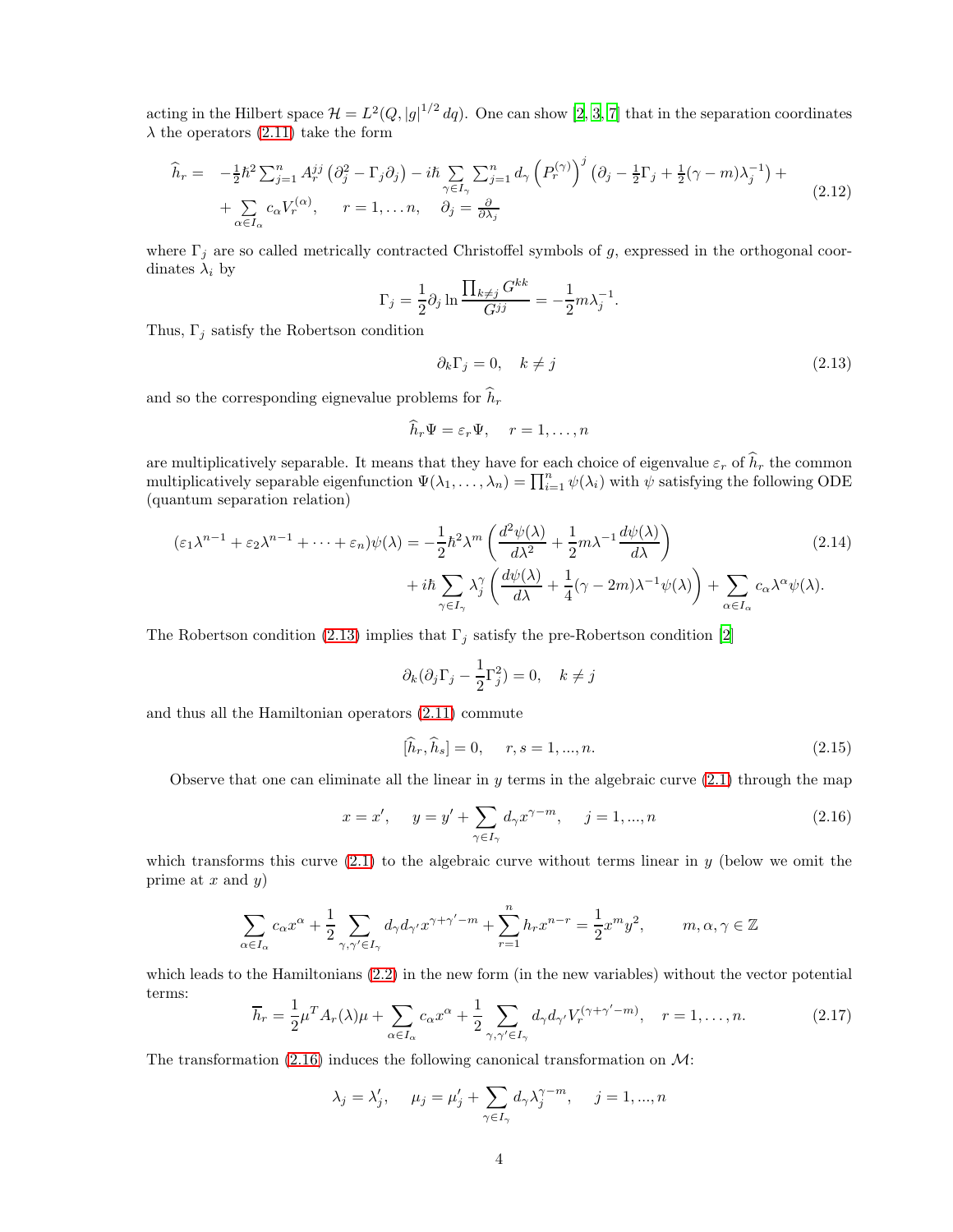which transforms the Hamiltonians  $(2.2)$  to the form  $(2.17)$ .

The minimal quantization of [\(2.17\)](#page-3-2) yields the operators (given here in  $\lambda$  variables)

<span id="page-4-1"></span>
$$
\widehat{\overline{h}}_r = -\frac{1}{2}\hbar^2 \sum_{j=1}^n A_r^{jj} \left(\partial_j^2 - \Gamma_j \partial_j\right) + \sum_{\alpha \in I_\alpha} c_\alpha V_r^{(\alpha)} + \frac{1}{2} \sum_{\gamma, \gamma' \in I_\gamma} d_\gamma d_{\gamma'} V_r^{(\gamma + \gamma' - m)}, \quad r = 1, \dots, n, \quad \partial_j = \frac{\partial}{\partial \lambda_j}
$$
\n(2.18)

acting in the same Hilbert space  $\mathcal{H} = L^2(Q, |g|^{1/2} d\lambda)$  as the operators [\(2.12\)](#page-3-3). Both sets of operators, [\(2.12\)](#page-3-3) and [\(2.18\)](#page-4-1), are related by the quantum canonical transformation

<span id="page-4-2"></span>
$$
\widehat{\overline{h}}_r = U \widehat{h}_r U^{\dagger}, \qquad U = U(\lambda) = e^{F(\lambda)}, \ F(\lambda) = \left( -\frac{i}{\hbar} \sum_{\gamma \in I_{\gamma}} \frac{d_{\gamma}}{\gamma - m + 1} \sum_{j=1}^n \lambda_j^{\gamma - m + 1} \right). \tag{2.19}
$$

Note that the transformation  $(2.19)$  is covariant i.e. is valid in any coordinate system q on Q. Note also that there is no singularity in [\(2.19\)](#page-4-2) as in case  $\gamma = m-1$  the corresponding part of the unitary operation  $U \hat{h}_r U^{\dagger}$  is formally correctly defined.

## <span id="page-4-0"></span>3 Classical Painlevé-type systems

In Part I we constructed Frobenius integrable non-autonomous Hamiltonian systems with ordinary potentials, generated by the algebraic curve

<span id="page-4-6"></span>
$$
\sum_{\alpha=-m}^{2n-m+2} c_{\alpha}(t)x^{\alpha} + \sum_{r=1}^{n} h_r x^{n-r} = \frac{1}{2}x^m y^2, \quad m \in \{0, ..., n+1\},
$$
\n(3.1)

so that it has the form [\(2.1\)](#page-1-1) with  $I_{\alpha} = \{-m, \ldots, 2n - m + 2\}, I_{\gamma} = \emptyset$  but with  $c_{\alpha}(t) = c_{\alpha}(t_1, \ldots, t_n)$  no longer constant but some, for now undefined, smooth functions of all times  $t_r$ . Solving the corresponding separation relations yields  $n$  Hamiltonians

$$
h_r = \frac{1}{2}\mu^T A_r \mu + \sum_{\alpha=-m}^{2n-m+2} c_{\alpha}(t) V_r^{(\alpha)}, \quad r = 1, \dots, n,
$$
\n(3.2)

on the phase space  $\mathcal{M}$ , with the (2,0)-tensors  $A_r$  and the basic separable potentials given by [\(2.4\)](#page-1-3). Following the method developed in [\[8](#page-19-1)] and in Part I, we now perturb the Hamiltonians  $h_r$  to the Hamiltonians

<span id="page-4-3"></span>
$$
h_1^A = h_1, \quad h_r^A = h_r + W_r, \quad r = 2, \dots, n,
$$
\n(3.3)

where  $W_r$  are linear in momenta terms (quasi-Stäckel terms) given in  $(q, p)$  coordinates by

<span id="page-4-5"></span><span id="page-4-4"></span>
$$
W_r = \sum_{j=1}^n J_r^j p_j
$$

where  $J_r$ ,  $r = 2, \ldots, n$ , are  $n - 1$  vector fields on Q given by

$$
J_r = \sum_{k=n+2-m-r}^{n-m} (n+1-m-k)q_{m+r-n-2+k}\partial_k, \qquad r \in I_1^m,
$$
\n(3.4)

$$
J_r = -\sum_{k=n+2-m}^{2n+2-m-r} (n+1-m-k)q_{m+r-n-2+k}\partial_k, \qquad r \in I_2^m,
$$
\n(3.5)

(note that they do depend on  $m$ , as  $G$  does) that are Killing vector fields for the metric  $G$ . Here and in what follows  $\partial_i = \partial/\partial q_i$ . The index sets  $I_1^m$  and  $I_1^m$  are defined as follows:

$$
I_1^m = \{2, \dots, n - m + 1\}, \qquad I_2^m = \{n - m + 2, \dots, n\}, \qquad m = 0, \dots, n + 1. \tag{3.6}
$$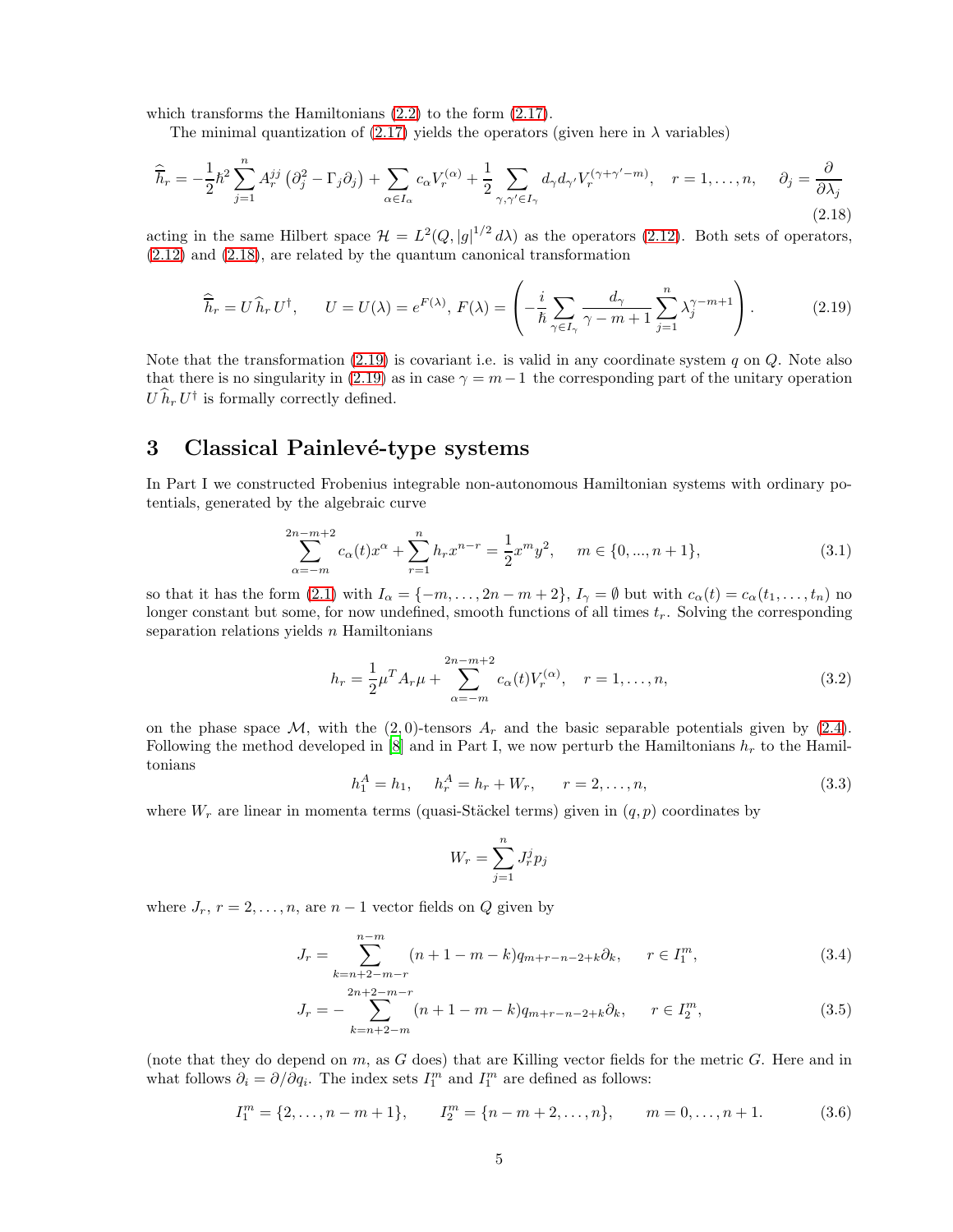with the degenerations  $I_2^m = \emptyset$  for  $m = 0, 1$  while  $I_1^m = \emptyset$  for  $m = n, n + 1$ . Here and throughout the paper we use the notation  $q_0 = 1$  and  $q_r = 0$  for  $r < 0$  and for  $r > n$ . We also set  $W_1 = 0$ .

This particular choice of Killing vector fields  $J_r$  from the whole algebra of Killing vector fields for G is motivated by the following important observation. It can be shown [\[17](#page-19-11)] that the functions  $\mathcal{E}_r = E_r + W_r$ (called the *geodesic quasi-Stäckel Hamiltonians*) span the Lie algebra  $\mathfrak{g} = \text{span}\{\mathcal{E}_r, r = 1, \ldots, n\}$  with the commutation relations

$$
\{\mathcal{E}_1,\mathcal{E}_r\}=0,\quad r=2,\ldots,n,
$$

and

<span id="page-5-5"></span>
$$
\{\mathcal{E}_r, \mathcal{E}_s\} = \begin{cases} 0 & \text{for } r \in I_1^m \text{ and } s \in I_2^m, \\ (s-r)\mathcal{E}_{r+s-(n-m+2)} & \text{for } r, s \in I_1^m, \\ -(s-r)\mathcal{E}_{r+s-(n-m+2)} & \text{for } r, s \in I_2^m, \end{cases}
$$
(3.7)

where  $\mathcal{E}_i = 0$  as soon as  $i \leq 0$  or  $i > n$ . The algebra g has an Abelian subalgebra

$$
\mathfrak{a} = \text{span}\{\mathcal{E}_1, \dots, \mathcal{E}_{\kappa_1}, \mathcal{E}_{n-\kappa_2+1}, \dots, \mathcal{E}_n\}
$$
\n(3.8)

where

<span id="page-5-6"></span><span id="page-5-0"></span>
$$
\kappa_1 = \left[\frac{n+3-m}{2}\right], \qquad \kappa_2 = \left[\frac{m}{2}\right]. \tag{3.9}
$$

Finally, let us construct new Hamiltonians  $H_r^A$  such that for  $r \in \{1\} \cup I_1^m$ 

$$
H_r^A = h_r^A, \quad \text{for } r = 1, ..., \kappa_1,
$$
  
\n
$$
H_r^A = \sum_{j=1}^r \zeta_{r,j}(t_1, ..., t_{r-1}) h_j^A, \quad \zeta_{r,r} = 1, \quad \text{for } r = \kappa_1 + 1, ..., n - m + 1
$$
\n(3.10)

and for  $r \in I_2^m$ 

$$
H_r^A = \sum_{j=0}^{n-r} \zeta_{r,r+j}(t_{r+1}, \dots, t_n) h_{r+j}^A, \quad \zeta_{r,r} = 1, \quad \text{for } r = n - m + 2, \dots, n - \kappa_2,
$$
  

$$
H_r^A = h_r^A, \quad \text{for } r = n - \kappa_2 + 1, \dots, n,
$$
 (3.11)

where  $\zeta_{r,j}(t)$  are some functions of appropriate evolution parameters. The Hamiltonians  $H_r^A$  define n non-autonomous Hamiltonian systems on M

<span id="page-5-2"></span><span id="page-5-1"></span>
$$
\xi_{t_r} = Y_r(\xi, t) = \pi d H_r^A(\xi, t), \qquad r = 1, \dots, n
$$
\n(3.12)

and according to results obtained in [\[8](#page-19-1)] and in Part I one can always obtain (by solving an appropriate compatible and overdetermined system of PDE's) the explicit form of functions  $c_{\alpha}(t_1, \ldots, t_n)$ ,  $\zeta_{r,j}(t_1,\ldots,t_{r-1})$  and  $\zeta_{r,r+j}(t_{r+1},\ldots,t_n)$  such that the Hamiltonians  $H_r^A$  in [\(3.10\)](#page-5-0) and [\(3.11\)](#page-5-1) satisfy the (classical) Frobenius integrability condition

<span id="page-5-4"></span>
$$
\frac{\partial H_r}{\partial t_s} - \frac{\partial H_s}{\partial t_r} + \{H_r, H_s\} = f_{rs}(t_1, \dots, t_n), \quad r, s = 1, \dots, n
$$
\n(3.13)

with  $H_r = H_r^A$ . It means that n Hamiltonian systems [\(3.12\)](#page-5-2) have (at least for small intervals of times  $t_i$ ) a unique common multi-time solution  $\xi = \xi(t_1, \ldots, t_n, \xi_0)$  for any initial condition  $\xi_0$  [\[12,](#page-19-12) [16\]](#page-19-13). In consequence, the non-autonomous Hamiltonian vector fields  $Y_r$  on  $\mathcal M$  satisfy the Frobenius condition

<span id="page-5-3"></span>
$$
\frac{\partial Y_r}{\partial t_s} - \frac{\partial Y_s}{\partial t_r} - [Y_r, Y_s] = 0 \text{ for all } r, s = 1, \dots, n
$$
\n(3.14)

(see Part I for the details of this construction; the second minus sign in [\(3.14\)](#page-5-3) is due to the convention used in [\(2.3\)](#page-1-4)).

In Part I we also constructed Frobenius integrable non-autonomous Hamiltonian systems with vector potentials, generated by the following algebraic curve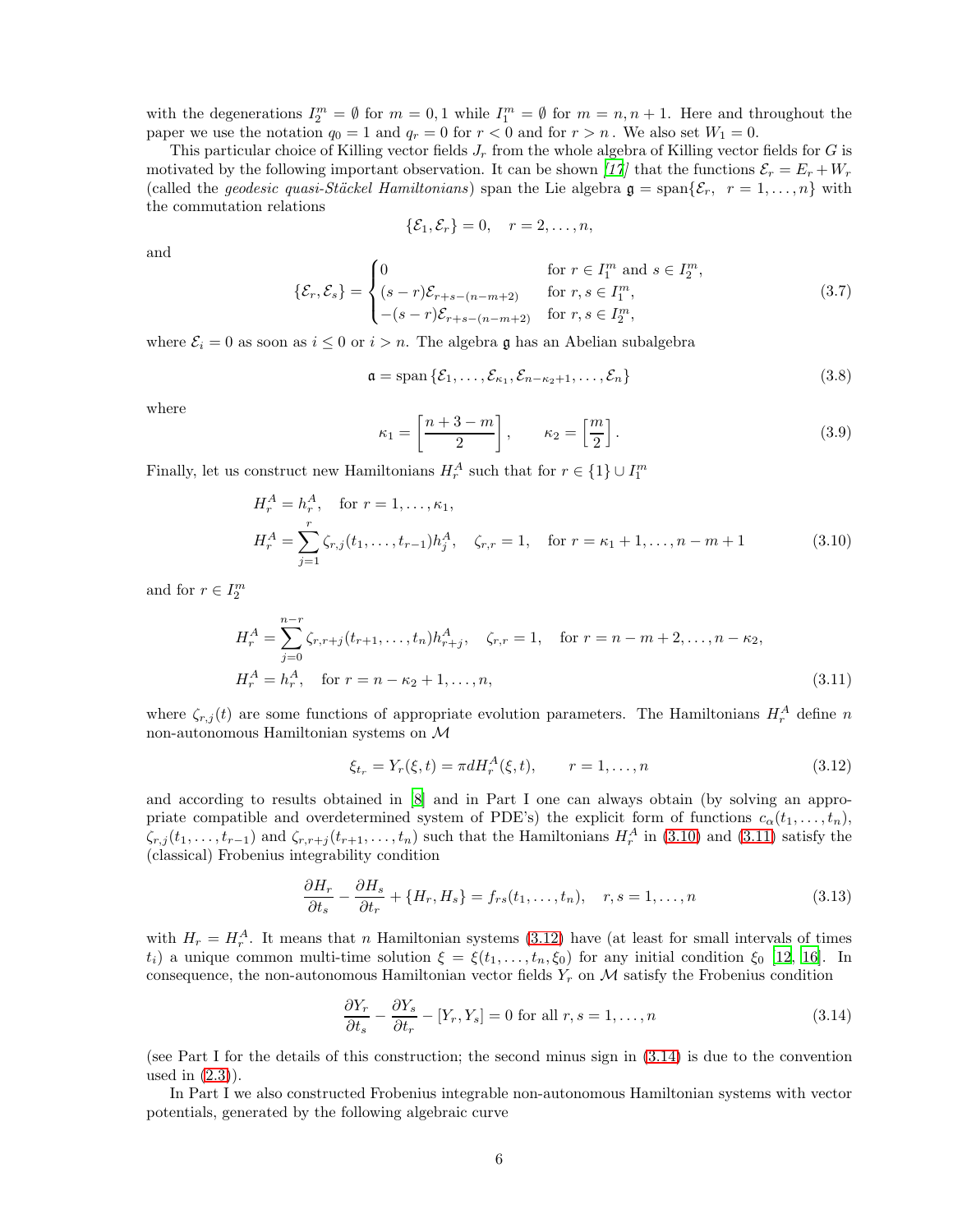<span id="page-6-5"></span>
$$
\sum_{\gamma=0}^{n+1} d_{\gamma}(t)x^{\gamma}y + \sum_{r=1}^{n} x^{n-r}h_r = \frac{1}{2}x^m y^2,
$$
\n(3.15)

i.e. the curve [\(2.1\)](#page-1-1) with  $I_{\alpha} = \emptyset$ ,  $I_{\gamma} = \{0, \ldots, n+1\}$  and with  $d_{\gamma}(t) = d_{\gamma}(t_1, \ldots, t_n)$  no longer constant but, for the moment arbitrary, functions of all times  $t_i$ . Solving the corresponding separation relations with respect to  $h_r$  yields n Hamiltonians

<span id="page-6-1"></span>
$$
h_r = \frac{1}{2}\mu^T A_r \mu + \sum_{\gamma=0}^{n+1} d_{\gamma}(t) \mu^T P_r^{(\gamma)}, \quad r = 1, \dots, n
$$
\n(3.16)

on  $\mathcal{M} = T^*Q$ , with the contravariant tensors  $A_r$  and with the vector potentials  $P_r^{(\gamma)}$  given by [\(2.4\)](#page-1-3) that enter the Hamiltonians [\(3.16\)](#page-6-1) through the (linear in momenta) magnetic terms

<span id="page-6-4"></span>
$$
M_r^{(\gamma)} = \mu^T P_r^{(\gamma)}.\tag{3.17}
$$

Deforming the Hamiltonians [\(3.16\)](#page-6-1) to the Hamiltonians  $h_r^B = h_r + W_r$  (cf. [\(3.3\)](#page-4-3)) using the same quasi-Stäckel terms  $W_r = J_r^j p_j$  with the same vector fields  $J_r$  given by [\(3.4\)](#page-4-4) and [\(3.5\)](#page-4-5) we were able to construct, through an appropriate choice of the functions  $\zeta_r$  in [\(3.10\)](#page-5-0), [\(3.11\)](#page-5-1), as well as an appropriate choice of  $d_{\gamma}(t)$  in [\(3.16\)](#page-6-1), the set of n non-autonomous Hamiltonians  $H_r^B(t)$ ,  $r = 1, ..., n$ , satisfying the Frobenius integrability condition [\(3.13\)](#page-5-4).

In Part II we have constructed the isomonodromic Lax representation for the non-homogeneous systems  $\xi_{t_r} = \pi dH_r^A(\xi, t)$  and  $\xi_{t_r} = \pi dH_r^B(\xi, t)$  thus proving that the are indeed of Painlevé-type.

### <span id="page-6-0"></span>4 Quantization of Painlevé-type systems

As we explained in Introduction, the aim of this paper is to show that the deformation procedures, developed in [\[8\]](#page-19-1) and in Part I, and shortly presented in the previous section, have its quantum counterpart. In this section we prove that the minimally quantized Painlevé-type systems, both with ordinary and with magnetic potentials, satisfy the quantum Frobenius condition [\(4.2\)](#page-6-2).

#### 4.1 Quantum Frobenius condition

Consider the set of Schrödinger equations

<span id="page-6-3"></span>
$$
i\hbar \frac{\partial \Psi}{\partial t_r} = \hat{H}_r \Psi, \ \ r = 1, \dots, n \tag{4.1}
$$

where  $\hat{H}_r$  is a set of n linear operators acting in a Hilbert space H. A necessary condition for the existence of a common multi-time solution  $\Psi(t_1,\ldots,t_n)$  of the system [\(4.1\)](#page-6-3) has the form

$$
\frac{\partial^2 \Psi}{\partial t_r \partial t_s} = \frac{\partial^2 \Psi}{\partial t_s \partial t_r}
$$
 for any  $r, s = 1, ..., n$ .

Inserting it into [\(4.1\)](#page-6-3) leads to the following necessary condition for the existence of common solutions of [\(4.1\)](#page-6-3)

<span id="page-6-2"></span>
$$
i\hbar \frac{\partial \hat{H}_r}{\partial t_s} - i\hbar \frac{\partial \hat{H}_s}{\partial t_r} + \left[ \hat{H}_r, \hat{H}_s \right] = 0, \ \ r, s = 1, \dots, n. \tag{4.2}
$$

We will refer to the condition [\(4.2\)](#page-6-2) as the quantum Frobenius condition. We stress that while the right hand sides  $f_{rs}$  of the classical Frobenius condition [\(3.13\)](#page-5-4) may in general depend on all the times  $t_i$ , the right hand side of [\(4.2\)](#page-6-2) must be zero. This however does not restrict our method, described below, as it is always possible in the classical regime to choose the functions  $c_{\alpha}$  so that  $f_{rs}(t) = 0$  (while in the magnetic case  $f_{rs}$  are always zero).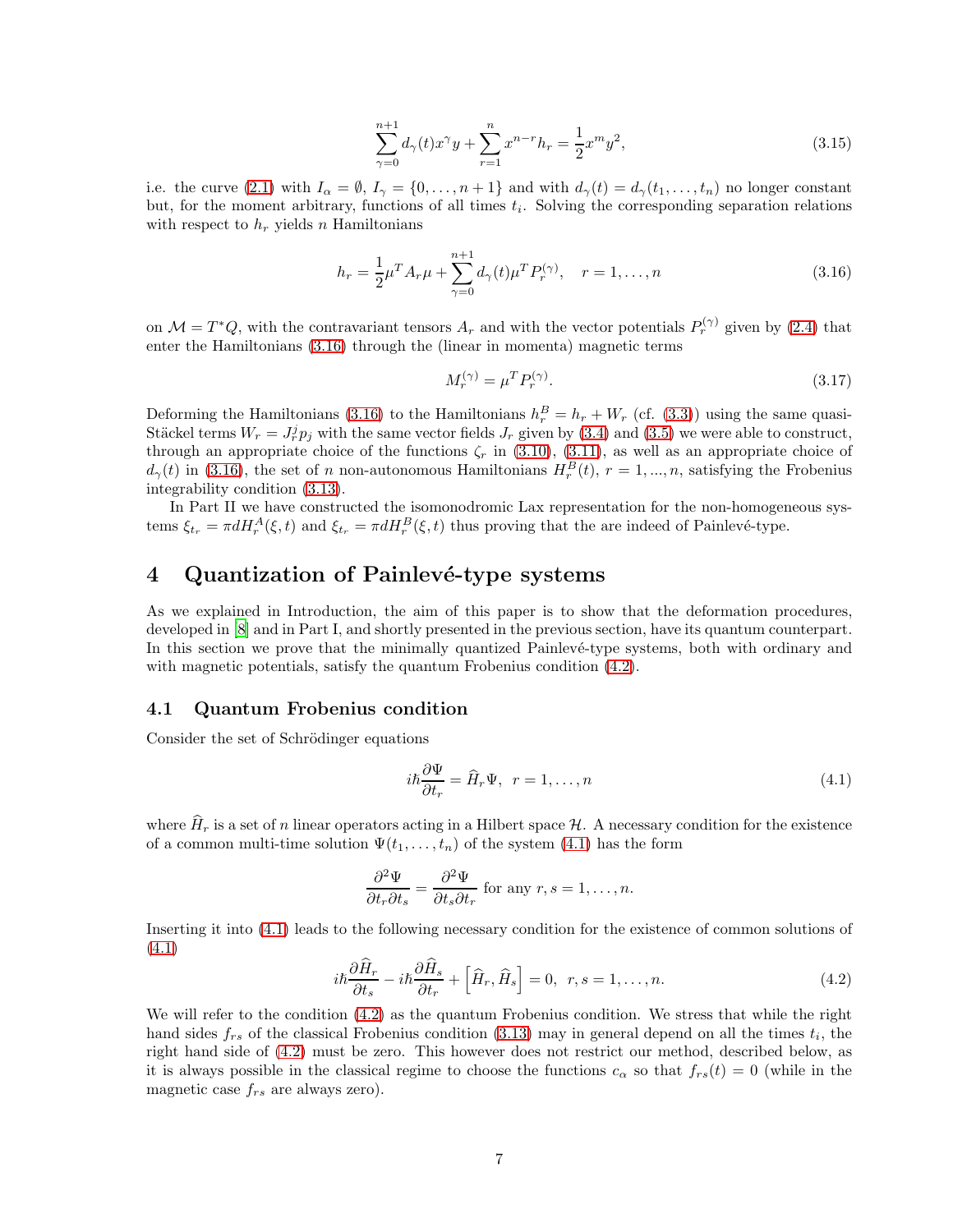#### 4.2 Quantization of systems with ordinary potentials

We start with the case of ordinary potentials. According to Definition [1,](#page-2-4) the minimal quantization  $\hat{H}_r^A$ of Hamiltonians  $H_r^A$  is obtained by replacing the Hamiltonians  $h_r^A$  in [\(3.10\)](#page-5-0) and [\(3.11\)](#page-5-1) by the self-adjoint operators

<span id="page-7-0"></span>
$$
\widehat{h}_r^A = \widehat{E}_r + \widehat{W}_r + \sum_{\alpha = -m}^{2n - m + 2} c_{\alpha}(t_1, \dots, t_n) V_r^{(\alpha)}, \qquad r = 1, \dots, n,
$$
\n(4.3)

where, due to  $(2.9)$  and  $(2.10)$ 

<span id="page-7-3"></span><span id="page-7-2"></span>
$$
\widehat{E}_r = -\frac{1}{2}\hbar^2 \nabla_k A_r^{kj} \nabla_j = -\frac{1}{2}\hbar^2 |g|^{-\frac{1}{2}} \partial_k |g|^{\frac{1}{2}} A_r^{kj} \partial_j
$$
\n(4.4)

$$
\widehat{W}_r = -\frac{1}{2}i\hbar \left( \nabla_j J_r^j + J_r^j \nabla_j \right) = -\frac{1}{2}i\hbar \left( |g|^{-\frac{1}{2}} \partial_j |g|^{\frac{1}{2}} J_r^j + J_r^j \partial_j \right) \tag{4.5}
$$

<span id="page-7-5"></span>are operators acting in the Hilbert space  $\mathcal{H} = L^2(Q, |g|^{1/2} dq)$ .

**Theorem 2** For any fixed  $m \in \{0, ..., n+1\}$ , the set of n operators  $\hat{H}_r^A$ ,  $r = 1, ..., n$ , given by [\(3.10\)](#page-5-0), [\(3.11\)](#page-5-1) with  $h_r^A$  replaced by  $\hat{h}_r^A$  given by [\(4.3\)](#page-7-0), satisfies the quantum Frobenius condition [\(4.2\)](#page-6-2).

We will prove this theorem by showing that the proof of the classical version of this theorem, as it is presented in Part I, survives in the quantum regime. By results in [\[8\]](#page-19-1) and in Part I, also mentioned in Section [3,](#page-4-0) the Hamiltonians  $\hat{H}_r^A$  will satisfy the quantum Frobenius condition [\(4.2\)](#page-6-2) as soon as any pair of operators  $\widehat{\mathcal{E}}_r + V_r^{(\alpha)} \equiv \widehat{E}_r + \widehat{W}_r + V_r^{(\alpha)}$  and  $\widehat{\mathcal{E}}_s + V_s^{(\alpha)} \equiv \widehat{E}_s + \widehat{W}_s + V_s^{(\alpha)}$  will, for any fixed  $m \in$  $\{0,\ldots,n+1\}$ , satisfy the same, up to the factor i $\hbar$ , commutation relations as their classical counterparts  $\mathcal{E}_r + V_r^{(\alpha)} \equiv E_r + W_r + V_r^{(\alpha)}$  and  $\mathcal{E}_s + V_s^{(\alpha)} \equiv E_s + W_s + V_s^{(\alpha)}$ . That is, we have to prove that

<span id="page-7-1"></span>
$$
i\hbar \left\{ E_r + W_r + V_r^{(\alpha)}, E_s + W_s + V_s^{(\alpha)} \right\} = \left[ \widehat{E}_r + \widehat{W}_r + V_r^{(\alpha)}, \widehat{E}_s + \widehat{W}_s + V_s^{(\alpha)} \right]
$$
(4.6)

for all  $r, s = 1, \ldots, n$ , for all  $m \in \{0, \ldots, n+1\}$  and for all  $\alpha \in \{-m, \ldots, 2n-m+2\}$ , as the relation [\(4.6\)](#page-7-1) means that we can follow the procedure from Section [3](#page-4-0) also in the quantum case and this procedure will yield the same PDE's for functions  $c_{\alpha}(t_1, \ldots, t_n)$ ,  $\zeta_{r,j}(t_1, \ldots, t_{r-1})$  and  $\zeta_{r,r+j}(t_{r+1}, \ldots, t_n)$  as in the corresponding classical procedure. We will perform all calculations in Viète coordinates  $(q, p)$ .

Before we proceed, let us rewrite [\(4.4\)](#page-7-2) and [\(4.5\)](#page-7-3) with the operators  $\partial_i$  standing maximally to the right. Note that due to [\(2.7\)](#page-2-5) we have det  $L = (-1)^n q_n$  and det  $G_0 = (-1)^{[n/2]}$  (where [·] denotes the integer part) so that, due to [\(2.6\)](#page-2-0)

<span id="page-7-4"></span>
$$
|g| = \varepsilon q_n^{-m} \text{ with } \varepsilon = (-1)^{nm + [n/2]}.
$$
 (4.7)

.

Thus,  $\partial_j |g| = -\varepsilon m q_n^{-m-1} \delta_{j,n}$  and a direct calculation yields that

$$
\widehat{E}_r = -\frac{1}{2}\hbar^2 \left( A_r^{kj} \partial_k \partial_j + (A_r^{kj})_{q_k} \partial_j - \frac{1}{2} \varepsilon^2 m q_n^{-1} A_r^{nj} \partial_j \right)
$$

while

$$
\widehat{W}_r = -i\hbar \left( J^j_r \partial_j + \frac{1}{2} |g|^{-1/2} \left( \partial_j |g|^{1/2} J^j_r \right) \right).
$$

A straightforward calculation shows that the zero-order term in  $\widehat{W}_r$  is equal to 0 for all r. Indeed, due to [\(4.7\)](#page-7-4) we have

$$
|g|^{-1/2} \left( \partial_j |g|^{1/2} J_r^j \right) = -\frac{1}{2} m q_n^{-1} J_r^n + \left( \partial_j J_r^j \right)
$$

Assume first that  $r \in I_1^m$ . Then, due to [\(3.4\)](#page-4-4),  $J_r^n = 0$  as soon as  $m > 0$  and thus  $mq_n^{-1}J_r^n$  is always (for all  $m$ ) zero. Further, again due to  $(3.4)$ 

$$
(\partial_j J_r^j) = (n - m - j + 1)\delta_{r,n-m+2} = 0
$$
 (no summation)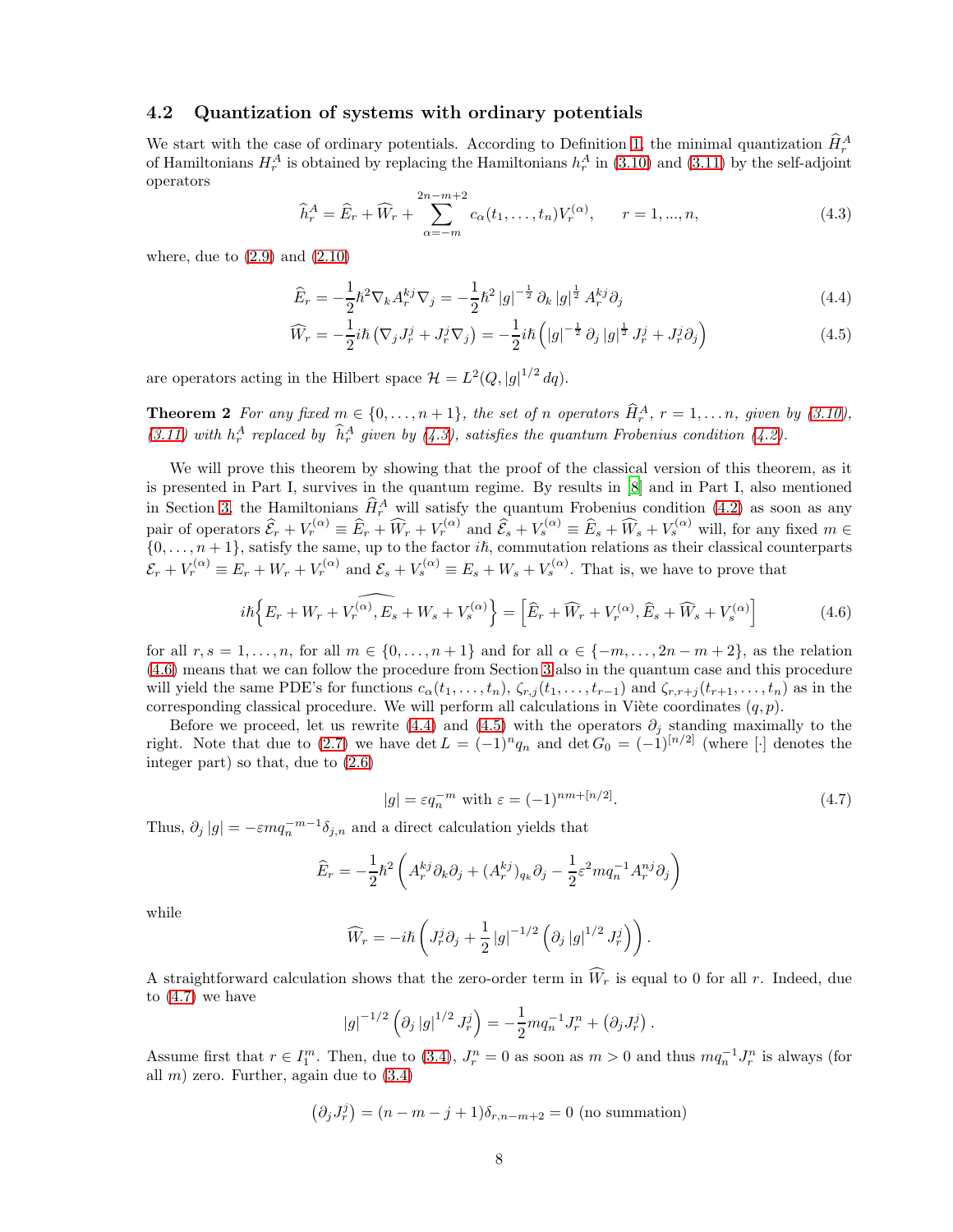due to definition of  $I_1^m$ . A similar, albeit a little bit more tedious, calculation shows that the same result holds for any  $r \in I_2^m$ . In consequence the Hamiltonian operators [\(4.4\)](#page-7-2) and [\(4.5\)](#page-7-3) can be written as

<span id="page-8-1"></span>
$$
\widehat{E}_r = -\frac{1}{2}\hbar^2 \left( A_r^{kj} \partial_k \partial_j + (A_r^{kj})_{q_k} \partial_j - \frac{1}{2} m q_n^{-1} A_r^{nj} \partial_j \right)
$$
\n
$$
\widehat{W}_r = -i\hbar J_r^j \partial_j = -i\hbar J_r.
$$
\n(4.8)

We are now in position to prove the condition [\(4.6\)](#page-7-1). Obviously, for any  $r, s \in \{1, \ldots, n\}$ 

$$
\left\{E_r + W_r + V_r^{(\alpha)}, E_s + W_s + V_s^{(\alpha)}\right\} = \left\{\mathcal{E}_r, \mathcal{E}_s\right\} + \left\{E_r, V_s^{(\alpha)}\right\} + \left\{V_r^{(\alpha)}, E_s\right\} + \left\{W_r, V_s^{(\alpha)}\right\} + \left\{V_r^{(\alpha)}, W_s\right\} + \left\{V_r^{(\alpha)}, V_s^{(\alpha)}\right\}.
$$

The first term  $\{\mathcal{E}_r, \mathcal{E}_s\}$  is given by [\(3.7\)](#page-5-5). The last term  $\{V_r^{(\alpha)}, V_s^{(\alpha)}\}$  is obviously 0. Moreover, Stäckel Hamiltonians themselves (i.e. without the quasi-Stäckel term  $W_r$ ), both geodesic and with potentials, commute with each other, so that  $\{E_r, E_s\} = 0$  and  $\{E_r + V_r^{(\alpha)}, E_s + V_s^{(\alpha)}\} = 0$ , which yields

$$
\left\{E_r,V_s^{(\alpha)}\right\}+\left\{V_r^{(\alpha)},E_s\right\}=0.
$$

Thus, the left hand side of [\(4.6\)](#page-7-1) becomes

$$
i\hbar\{\widehat{\mathcal{E}_r,\mathcal{E}_s}\} + i\hbar\left(\left\{W_r, V_s^{(\alpha)}\right\} + \left\{V_r^{(\alpha)}, W_s\right\}\right) \tag{4.9}
$$

On the other hand, the right hand side of [\(4.6\)](#page-7-1) is

$$
[\widehat{\mathcal{E}}_r,\widehat{\mathcal{E}}_s]+\left[\widehat{E}_r,V_s^{(\alpha)}\right]+\left[V_r^{(\alpha)},\widehat{E}_s\right]+\left[\widehat{W}_r,V_s^{(\alpha)}\right]+\left[V_r^{(\alpha)},\widehat{W}_s\right]+\left[V_r^{(\alpha)},V_s^{(\alpha)}\right]
$$

(also here the last term is 0) where the operators  $\hat{\mathcal{E}}_r$  denote minimal quantization of respective geodesic quasi-Stäckel Hamiltonians  $\mathcal{E}_r$ 

<span id="page-8-0"></span>
$$
\widehat{\mathcal{E}}_r = \widehat{E}_r + \widehat{W}_r, \ r = 1, \dots, n. \tag{4.10}
$$

We moreover know that the quantum Stäckel Hamiltonians themselves (i.e. without the quasi-Stäckel term  $\widehat{W}_r$ ), both geodesic and with potentials, commute with each other, due to [\(2.15\)](#page-3-4), i.e.  $\left[\widehat{E}_r, \widehat{E}_s\right] = 0$ and  $\left[\widehat{E}_r + V_r^{(\alpha)}, \widehat{E}_s + V_s^{(\alpha)}\right] = 0$ . This also yields

$$
\Big[ \widehat{E}_r, V^{(\alpha)}_s \Big] + \Big[ V^{(\alpha)}_r, \widehat{E}_s \Big] = 0
$$

and so the right hand side of [\(4.6\)](#page-7-1) becomes

$$
[\widehat{\mathcal{E}}_r, \widehat{\mathcal{E}}_s] + \left[ \widehat{W}_r, V_s^{(\alpha)} \right] + \left[ V_r^{(\alpha)}, \widehat{W}_s \right]. \tag{4.11}
$$

,

Further

$$
\{W_r, V_s^{(\alpha)}\} + \{V_r^{(\alpha)}, W_s\} = -J_r^j (V_s^{(\alpha)})_{q_j} + J_s^j (V_r^{(\alpha)})_{q_j}
$$

is thus an expression on  $Q$  not on  $M$  i.e. a function on  $Q$ , while on the quantum level

$$
\begin{aligned} [\widehat{W}_r,V_s^{(\alpha)}]+[V_r^{(\alpha)},\widehat{W}_s] &= -i\hbar\left([J_r^j\partial_j,V_s^{(\alpha)}]+[V_r^{(\alpha)},J_s^j\partial_j]\right)\\ &= -i\hbar\left(J_r^j(V_s^{(\alpha)})_{q_j}-J_s^j(V_r^{(\alpha)})_{q_j}\right)\\ &=i\hbar\left(\{W_r,V_s^{(\alpha)}\}+\{V_r^{(\alpha)},W_s\}\right) \end{aligned}
$$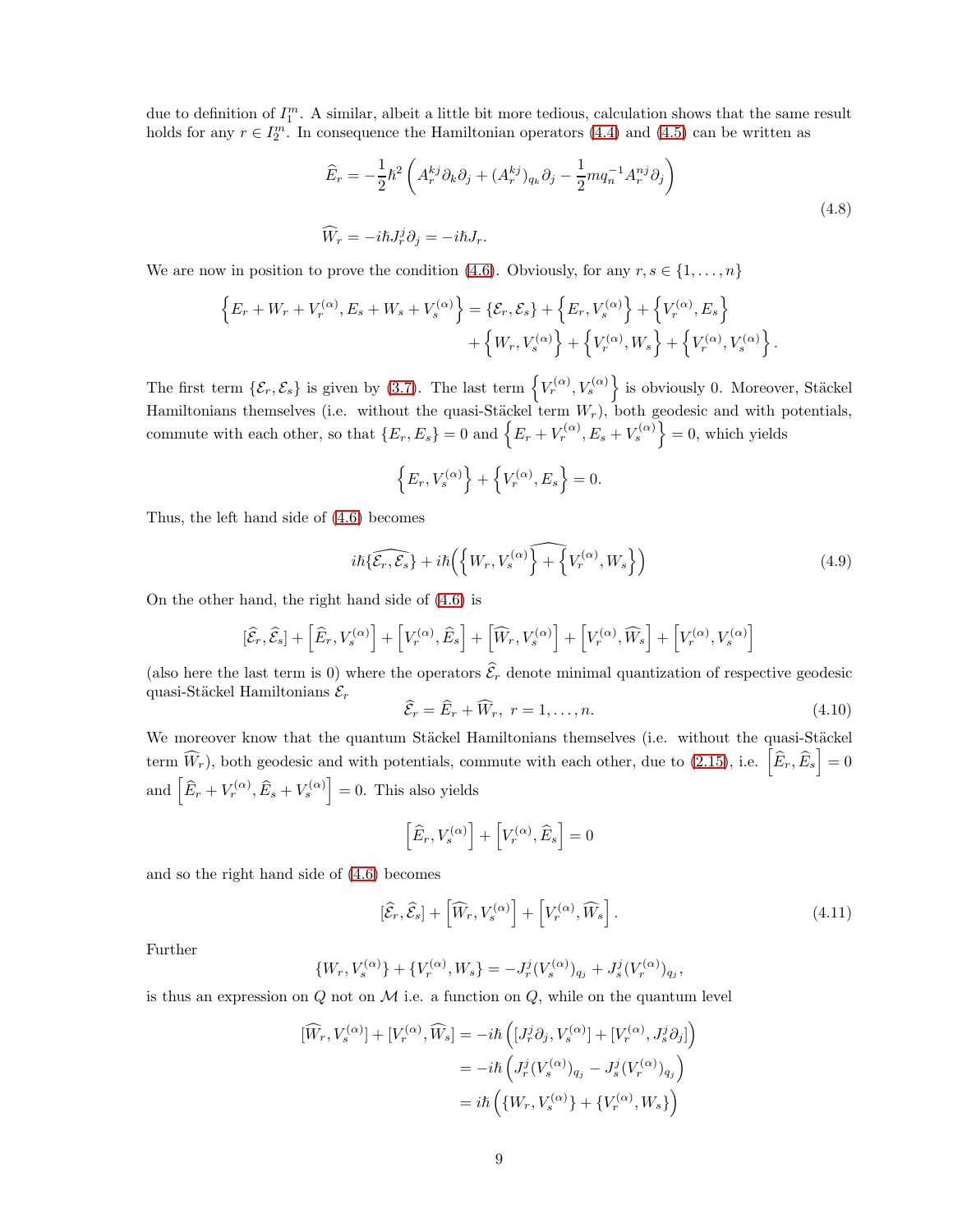and thus (see Definition [1\)](#page-2-4)

$$
i\hbar \Big(\big\{W_r,V^{(\alpha)}_s\big\}\widehat{+ \big\{V^{(\alpha)}_r,W_s\big\}}\Big) = [\widehat{W}_r,V^{(\alpha)}_s] + [V^{(\alpha)}_r,\widehat{W}_s].
$$

It remains to show that  $i\hbar \{\widehat{\mathcal{E}_r}, \widehat{\mathcal{E}_s}\} = [\widehat{\mathcal{E}_r}, \widehat{\mathcal{E}_s}]$  (that actually shows that the operators  $\widehat{\mathcal{E}_r}$  constitute a Lie algebra with the same, up to the factor  $i\hbar$ , structure constants as the algebra [\(3.7\)](#page-5-5) generated by their classical counterparts  $\mathcal{E}_r = E_r + W_r$ .

<span id="page-9-5"></span>**Theorem 3** The operators  $\widehat{\mathcal{E}}_r$  in [\(4.10\)](#page-8-0) satisfy the commutation relations

$$
[\mathcal{E}_1, \mathcal{E}_r] = 0, \quad r = 2, \dots, n,
$$
  

$$
[\widehat{\mathcal{E}}_r, \widehat{\mathcal{E}}_s] = \begin{cases} 0, & \text{for } r \in I_1^m \text{ and } s \in I_2^m, \\ i\hbar(s - r)\widehat{\mathcal{E}}_{r+s - (n-m+2)}, & \text{for } r, s \in I_1^m, \\ -i\hbar(s - r)\widehat{\mathcal{E}}_{r+s - (n-m+2)}, & \text{for } r, s \in I_2^m. \end{cases}
$$

(so that  $[\widehat{\mathcal{E}}_r, \widehat{\mathcal{E}}_s] = i\hbar \{\widehat{\mathcal{E}_r}, \widehat{\mathcal{E}_s}\}.$ 

Let us see why this theorem is true. Naturally

<span id="page-9-3"></span>
$$
\{\mathcal{E}_r, \mathcal{E}_s\} = \{E_r, E_s\} + \{E_r, W_s\} + \{W_r, E_s\} + \{W_r, W_s\}.
$$
\n(4.12)

(with  ${E_r, E_s} = 0$ ) while

<span id="page-9-0"></span>
$$
[\widehat{\mathcal{E}}_r, \widehat{\mathcal{E}}_s] = \left[\widehat{E}_r + \widehat{W}_r, \widehat{E}_s + \widehat{W}_s\right] = \left[\widehat{E}_r, \widehat{E}_s\right] + \left[\widehat{E}_r, \widehat{W}_s\right] + \left[\widehat{W}_r, \widehat{E}_s\right] + \left[\widehat{W}_r, \widehat{W}_s\right]
$$
(4.13)

and  $\left[\widehat{E}_r,\widehat{E}_s\right]=0$ . In order to calculate the remaining terms in [\(4.13\)](#page-9-0) we we will use the link between the canonical Poisson bracket on  $\mathcal{M} = T^*Q$  and the Schouten bracket between symmetric contravariant tensors on  $Q$ . For a pair of functions on  $\mathcal M$ 

$$
F_K = \frac{1}{k!} K^{i_1...i_k}(q) p_{i_1}...p_{i_k}, \quad F_R = \frac{1}{r!} R^{i_1...i_r}(q) p_{i_1}...p_{i_r}
$$

where K and R are two symmetric tensors on Q, of type  $(k, 0)$  and  $(r, 0)$  respectively, the following relation holds [\[11\]](#page-19-14)

<span id="page-9-1"></span>
$$
\{F_K, F_R\} = -[K, R]_S^{i_1...i_{k+r-1}} p_{i_1}...p_{i_{k+r-1}}
$$
\n(4.14)

(the minus sign in  $(4.14)$ ) is due to the convention used in  $(2.3)$ ) where

<span id="page-9-2"></span>
$$
[K,R]_S^{l_1...l_{k+r-1}} = \frac{1}{k!r!} \left[ kK^{i(l_1...} \partial_i R^{...l_{k+r-1})} - rR^{i(l_1...} \partial_i K^{...l_{k+r-1})} \right]
$$
(4.15)

is a  $(k + r - 1, 0)$ -type symmetric tensor on Q, called the Schouten bracket of K and R; the symbol (...) on the right hand side of [\(4.15\)](#page-9-2) denotes symmetrization over indices. Thus

$$
\{W_r, W_s\} = [J_s, J_r]_S^j \ p_j = (J_s^k (J_r^j)_{q_k} - J_r^k (J_s^j)_{q_k}) \ p_j
$$

(where  $(J_r^j)_{q_k}$  denotes  $\frac{\partial}{\partial q_k} J_r^j$ ) and by comparing [\(4.12\)](#page-9-3) and [\(3.7\)](#page-5-5) we obtain

<span id="page-9-4"></span>
$$
J_s^k (J_r^j)_{q_k} - J_r^k (J_s^j)_{q_k} = \begin{cases} 0, & \text{for } r \in I_1^m \text{ and } s \in I_2^m, \\ (s-r)J_{r+s-(n-m+2)}^j, & \text{for } r, s \in I_1^m, \\ -(s-r)J_{r+s-(n-m+2)}^j, & \text{for } r, s \in I_2^m, \end{cases}
$$
(4.16)

Moreover, again due to  $(4.14)$ ,

$$
\{W_r, E_s\} + \{E_r, W_s\} = \left([A_s, J_r]_S^{kj} + [J_s, A_r]_S^{kj}\right) p_k p_j,
$$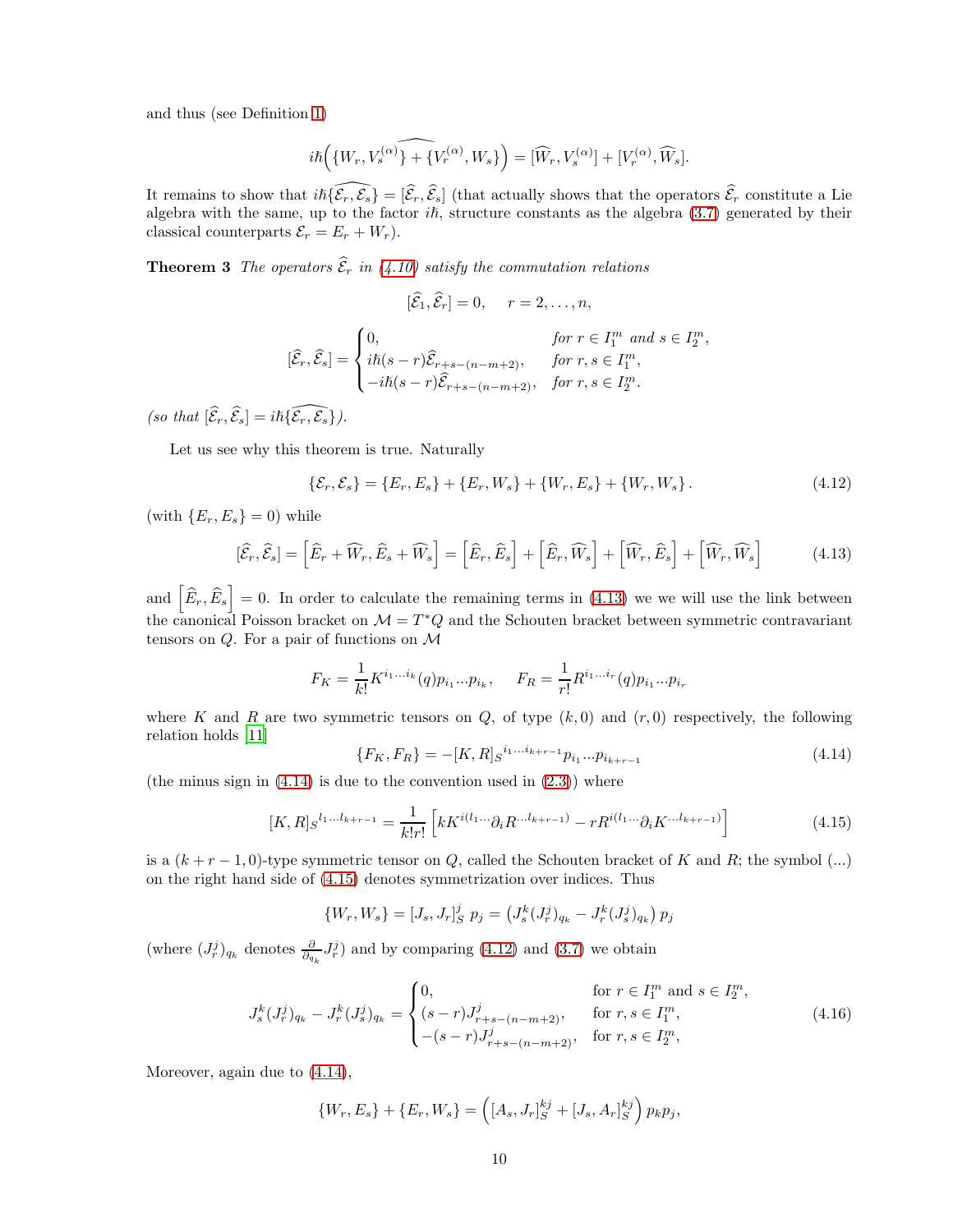so, by comparing the appropriate terms in [\(4.12\)](#page-9-3) and in [\(3.7\)](#page-5-5) and due to [\(4.15\)](#page-9-2), the above formula reads

$$
A_s^{lk}(J_r^j)_{q_l} + A_s^{lj}(J_r^k)_{q_l} - J_r^l(A_s^{kj})_{q_l} + J_s^l(A_r^{kj})_{q_l} - A_r^{lk}(J_s^j)_{q_l} - A_r^{lj}(J_s^k)_{q_l}
$$
\n
$$
\text{for } r \in I_1^m \text{ and } s \in I_2^m,
$$
\n
$$
\tag{4.17}
$$

$$
= \begin{cases} 0, & \text{for } r \in T_1 \text{ and } s \in T_2 \\ (s-r)A_{r+s-(n-m+2)}^{kj}, & \text{for } r, s \in I_1^m, \\ -(s-r)A_{r+s-(n-m+2)}^{kj}, & \text{for } r, s \in I_2^m. \end{cases}
$$

Further, differentiating [\(4.17\)](#page-10-0) with respect to  $q_k$  and summation over k yields

<span id="page-10-2"></span><span id="page-10-0"></span>
$$
(A_s^{lk})_{q_k} (J_r^j)_{q_l} - (A_r^{lk})_{q_k} (J_s^j)_{q_l} - J_r^l (A_s^{kj})_{q_l q_k} + J_s^l (A_r^{kj})_{q_l q_k}
$$
  
\n
$$
= \begin{cases}\n0, & \text{for } r \in I_1^m \text{ and } s \in I_2^m, \\
(s-r)(A_{r+s-(n-m+2)}^{kj})_{q_k}, & \text{for } r, s \in I_1^m,\n\end{cases}
$$
\n(4.18)

$$
\left(-(s-r)(A_{r+s-(n-m+2)}^{kj})_{q_k}, \text{ for } r, s \in I_2^m,
$$
  
due to fact that all components of all  $J_r$  are linear in q. Using the above classical relations we can now

<span id="page-10-6"></span>calculate the remaining terms in [\(4.13\)](#page-9-0).

**Lemma 1** The commutator of differential operators  $\widehat{W}_r$  and  $\widehat{W}_s$  is

<span id="page-10-1"></span>
$$
[\widehat{W}_r, \widehat{W}_s] = \begin{cases} 0, & \text{for } r \in I_1^m \text{ and } s \in I_2^m, \\ i\hbar(s-r)\widehat{W}_{r+s-(n-m+2)}, & \text{for } r, s \in I_1^m, \\ -i\hbar(s-r)\widehat{W}_{r+s-(n-m+2)}, & \text{for } r, s \in I_2^m. \end{cases}
$$
(4.19)

(so that  $[\widehat{W}_r, \widehat{W}_s] = i\hbar \{\widehat{W_r, W_s}\}.$ 

The proof is by direct computation:

$$
[\widehat{W}_r, \widehat{W}_s] = -\hbar^2 [J_r, J_s] = -\hbar^2 \left( J_r^k (J_s^j)_{q_k} - J_s^k (J_r^j)_{q_k} \right) \partial_j
$$
  
(4.16)  

$$
\begin{cases} 0, & \text{for } r \in I_1^m \text{ and } s \in I_2^m, \\ \hbar^2 (s - r) J_{r+s - (n - m + 2)}^j, & \text{for } r, s \in I_1^m, \\ -\hbar^2 (s - r) J_{r+s - (n - m + 2)}^j, & \text{for } r, s \in I_2^m, \end{cases}
$$

<span id="page-10-5"></span>which yields immediately [\(4.19\)](#page-10-1) as  $\widehat{W}_r = -i\hbar J_r$ .

**Lemma 2** The mixed term in  $(4.13)$  is given by

<span id="page-10-4"></span>
$$
[\widehat{W}_r, \widehat{E}_s] + [\widehat{E}_r, \widehat{W}_s] = \begin{cases} 0, & \text{for } r \in I_1^m \text{ and } s \in I_2^m, \\ i\hbar(s-r)\widehat{E}_{r+s-(n-m+2)}, & \text{for } r, s \in I_1^m, \\ -i\hbar(s-r)\widehat{E}_{r+s-(n-m+2)}, & \text{for } r, s \in I_2^m. \end{cases}
$$
(4.20)

**Proof.** Assume  $r, s \in I_1^m$  (for  $r, s \in I_2^m$  the proof is analogous). Using [\(4.8\)](#page-8-1) we obtain

<span id="page-10-3"></span>
$$
[\widehat{W}_{r}, \widehat{E}_{s}] + [\widehat{E}_{r}, \widehat{W}_{s}] = \frac{1}{2} i\hbar^{3} \{ [J_{r}^{l} \partial_{l}, A_{s}^{kj} \partial_{k} \partial_{j}] + [A_{r}^{kj} \partial_{k} \partial_{j}, J_{s}^{l} \partial_{l}] + [J_{r}^{l} \partial_{l}, (A_{s}^{kj})_{q_{k}} \partial_{j}] + [(A_{r}^{kj})_{q_{k}} \partial_{j}, J_{s}^{l} \partial_{l}] -\frac{1}{2} m ([J_{r}^{l} \partial_{l}, q_{n}^{-1} A_{s}^{nj} \partial_{j}] + [q_{n}^{-1} A_{r}^{nj} \partial_{j}, J_{s}^{l} \partial_{l}]) \}
$$
\n(4.21)

Since  $(J_r^l)_{q_j q_k} = 0$ , the first two terms above read

$$
\begin{split} & [J_r^l \partial_l, A_s^{kj} \partial_k \partial_j] + [A_r^{kj} \partial_k \partial_j, J_s^l \partial_l] \stackrel{(4.15)}{=} ([J_r, A_s]_S^{kj} + [A_r, J_s]_S^{kj}) \partial_k \partial_j \\ & \stackrel{(4.17)}{=} -(s-r) A_{r+s-(n-m+2)}^{kj} \partial_k \partial_j. \end{split}
$$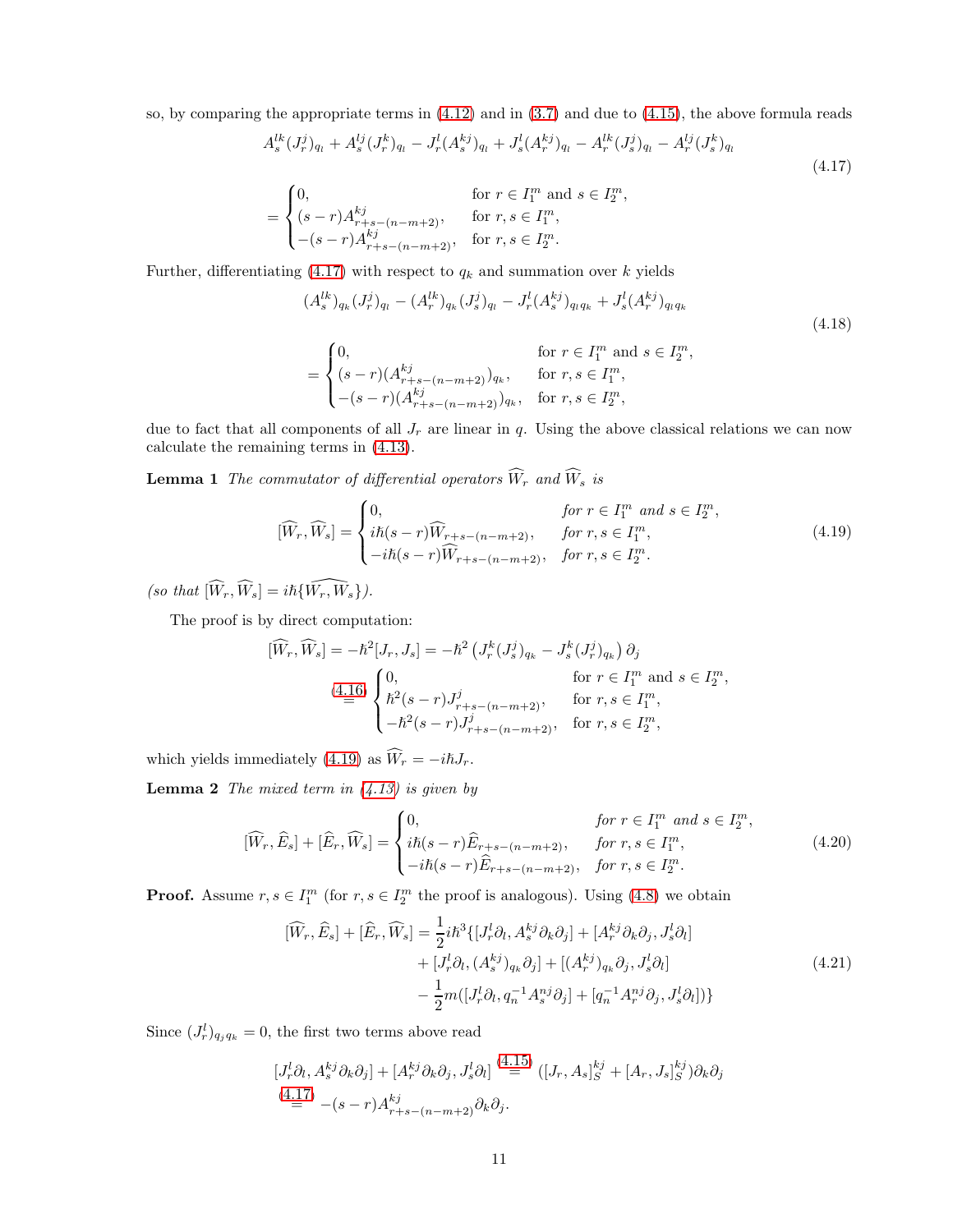while the next two terms become

$$
[J_r^l \partial_l, (A_s^{kj})_{q_k} \partial_j] + [(A_r^{kj})_{q_k} \partial_j, J_s^l \partial_l]
$$
  
=  $(J_r^l (A_s^{kj})_{q_k q_l} - (A_s^{kl})_{q_k} (J_r^j)_{q_l} + (A_r^{kl})_{q_k} (J_s^j)_{q_l} - J_s^l (A_r^{kj})_{q_k q_l}) \partial_j$   
(4.18)  
=  $-(s-r)(A_{r+s-(n-m+2)}^k)_{q_k} \partial_j$ .

The last two terms in [\(4.21\)](#page-10-3) are

$$
-\frac{1}{2}m\left([J_r^l \partial_l, q_n^{-1} A_s^{nj} \partial_j] + [q_n^{-1} A_r^{nj} \partial_j, J_s^l \partial_l]\right) = -\frac{1}{2}mq_n^{-1}([J_r^l \partial_l, A_s^{nj} \partial_j] + [A_r^{nj} \partial_j, J_s^l \partial_l]) + \frac{1}{2}mq_n^{-2}(J_r^n A_s^{nj} - J_s^n A_r^{nj})\partial_j
$$

and as for  $m > 0$ 

$$
J_r^n = 0
$$
,  $r \neq n - m + 2$  and  $J_{n-m+2}^n = (m-1)q_n$ 

we can formally write

$$
\frac{1}{q_n}J_r^n A_s^{nj} = (J_r^n)_{q_n} A_s^{nj} = (J_r^n)_{q_l} A_s^{lj}
$$

and thus

$$
- \frac{1}{2}m \left( [J_r^l \partial_l, q_n^{-1} A_s^{nj} \partial_j] + [q_n^{-1} A_r^{nj} \partial_j, J_s^l \partial_l] \right)
$$
  
=  $-\frac{1}{2}mq_n^{-1} \left( J_r^l (A_s^{nj})_{q_l} - A_s^{nl} (J_r^j)_{q_l} + A_r^{nl} (J_s^j)_{q_l} - J_s^l (A_r^{nj})_{q_l} - A_s^{lj} (J_r^{n})_{q_l} + A_r^{lj} (J_s^{n})_{q_l} \right) \partial_j$   
(4.17)  $\frac{1}{2}m(s-r)q_n^{-1} A_{r+s-(n-m+2)}^{nj} \partial_j$ .

Gathering all the terms in [\(4.21\)](#page-10-3) as calculated above and comparing the result with [\(4.8\)](#page-8-1) we receive the relation [\(4.20\)](#page-10-4). This concludes the proof of Lemma [2.](#page-10-5)  $\blacksquare$ 

Lemmas [1](#page-10-6) and [2](#page-10-5) immediately imply the thesis of Theorem [3](#page-9-5) which in turn implies that the relation [\(4.6\)](#page-7-1) is true and therefore Theorem [2](#page-7-5) is proved.

<span id="page-11-0"></span>The first example (Example [1](#page-11-0) below) is rather detailed, to illustrate various aspects of the theory presented above.

**Example 1** (Non-autonomous quantum Hénon-Heiles system. Continuation of Example 3 from Part I) Choose  $n = 2$  and  $m = 1$ . Then  $I_1^m = \{2\}$  while  $I_2^m = \emptyset$  and the only Killing vector field [\(3.4\)](#page-4-4) is  $J_2 = \partial_1 = \frac{\partial}{\partial q_1}$  (and there are no fields [\(3.5\)](#page-4-5)). The curve [\(3.1\)](#page-4-6) becomes

$$
\sum_{\alpha=-1}^{5} c_{\alpha}(t)x^{\alpha} + h_1x + h_2 = \frac{1}{2}xy^2
$$

and solving the corresponding separation relations yields the Hamiltonians  $h_r$  that in Viète coordinates  $(q, p)$  attain the form

$$
h_r = \frac{1}{2}p^T A_r p + \sum_{\alpha=-1}^{5} c_{\alpha}(t) V_r^{(\alpha)}, \ \ r = 1, 2
$$

with  $A_r = K_r G$  of the form

<span id="page-11-1"></span>
$$
A_1 = \begin{pmatrix} 1 & 0 \\ 0 & -q_2 \end{pmatrix}, \quad A_2 = \begin{pmatrix} 0 & -q_2 \\ -q_2 & -q_1 q_2 \end{pmatrix}
$$
 (4.22)

and where  $V^{(0)} = (0,-1)^T$  and  $V^{(1)} = (-1,0)$  are trivial potentials and where

$$
V^{(-1)} = (q_2^{-1}, q_1 q_2^{-1})^T, \quad V^{(2)} = (q_1, q_2)^T, \quad V^{(3)} = (q_2 - q_1^2, -q_1 q_2)^T, \quad V^{(4)} = (q_1^3 - 2q_1 q_2, q_1^2 q_2 - q_2^2)^T
$$
  

$$
V^{(5)} = (-q_1^4 + 3q_1^2 q_2 - q_2^2, -q_1^3 q_2 + 2q_1 q_2^2)^T
$$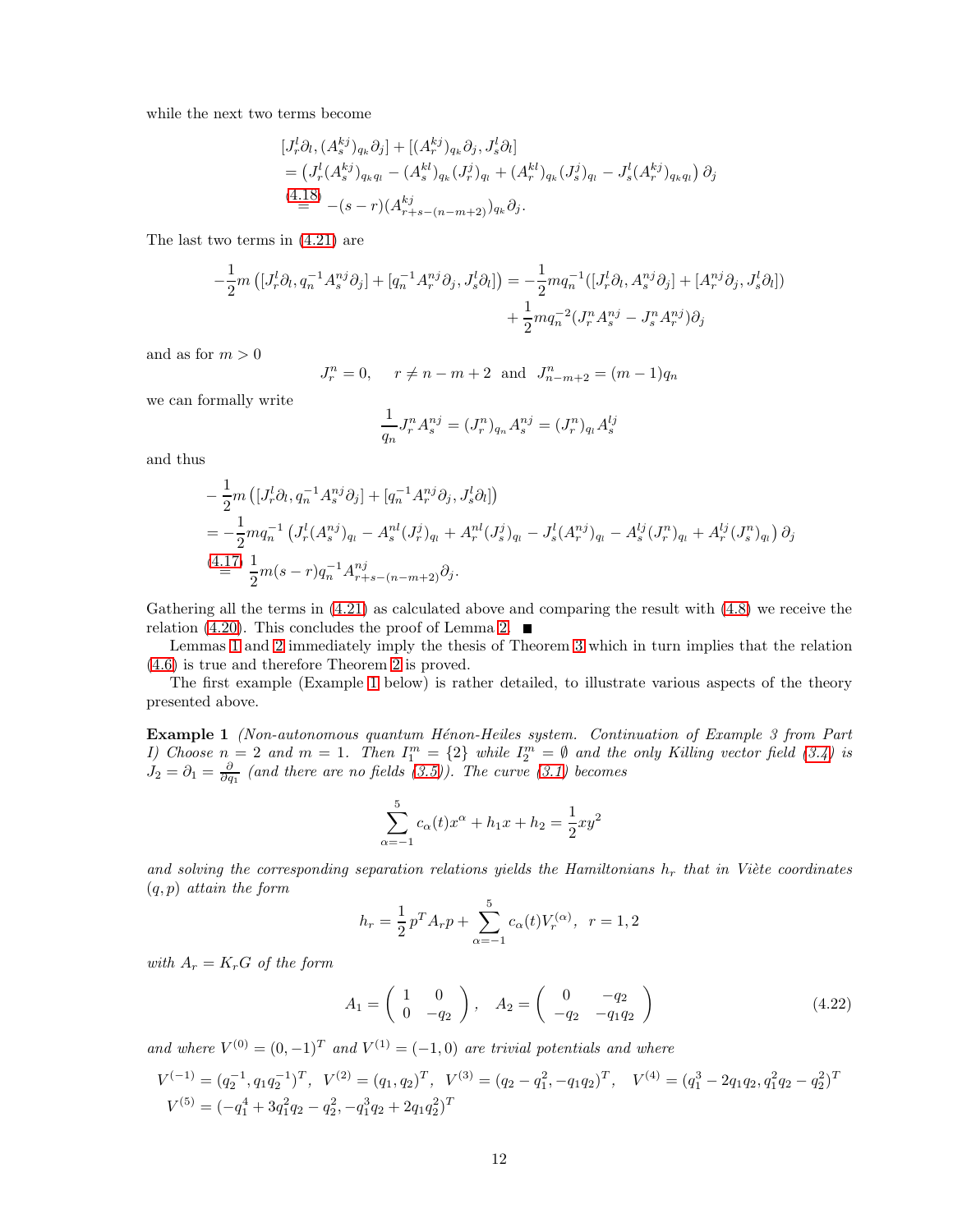Deforming  $h_1$  and  $h_2$  respectively by the functions  $W_1 = 0$  and  $W_2 = p_1$  yields the Hamiltonians  $h_1^A = h_1$ and  $h_2^A = h_2 + p_1$ . Further, due to the fact that  $\kappa_1 = 2 = n$  we have that  $H_r^A = h_r^A$  for  $r = 1, 2$  (see [\(3.9\)](#page-5-6) and [\(3.10\)](#page-5-0)). We can now determine the functions  $c_{\alpha}(t)$  by demanding that  $H_r^A$  satisfy the Frobenius condition [\(3.13\)](#page-5-4) with  $f_{12} \equiv 0$ . That leads to an overdetermined, but solvable, system of PDE's for  $c_{\alpha}$ (note that the functions  $c_{\alpha}$  do not depend on the number r of the Hamiltonian) with a particular solution

$$
c_{-1}=-\frac{1}{4}a\,\,arbitrary,\ \, c_0=\frac{1}{2}t_1^2+3t_1t_2^2,\ \ c_1=0,\ \, c_2=-(t_1+3t_2^2),\,c_3=-3t_2,\,c_4=-1,\,c_5=0.
$$

Another particular solution, which differs from the one above only in the non-dynamical (in the sense that they do not influence the Hamiltonian flows of  $h_r^A$ ) functions  $c_0$  and  $c_1$  is

$$
c_{-1} = -\frac{1}{4}a \text{ arbitrary}, \quad c_0 = \frac{1}{2}t_1^2, \quad c_1 = -t_2^3, \quad c_2 = -(t_1 + 3t_2^2), \quad c_3 = -3t_2, \quad c_4 = -1, \quad c_5 = 0.
$$

In consequence, the sought Hamiltonians  $H_r^A$  become

$$
H_1^A = \frac{1}{2}p_1^2 - \frac{1}{2}q_2p_2^2 - q_1^3 + 2q_1q_2 + 3t_2(q_1^2 - q_2) - (t_1 + 3t_2^2)q_1 - \frac{1}{4}a q_2^{-1} - c_1,
$$
  
\n
$$
H_2^A = -q_2p_2p_1 - \frac{1}{2}q_1q_2p_2^2 + p_1 + q_2^2 - q_1^2q_2 + 3t_2q_1q_2 - (t_1 + 3t_2^2)q_2 - \frac{1}{4}aq_1q_2^{-1} - c_0,
$$

and one can verify, by direct computation, that they satisfy the Frobenius condition [\(3.13\)](#page-5-4) with  $f_{rs} = 0$ . In the flat orthogonal coordinates  $(x_1, x_2, y_1, y_2)$  [\[4\]](#page-19-6) (the reader should not confuse these coordinates with the variables  $x, y$  used in the considered algebraic curves)

$$
q_1 = -x_1
$$
,  $q_2 = -\frac{1}{4}x_2^2$ ,  $p_1 = -y_1$ ,  $p_2 = -\frac{2y_2}{x_2}$ ,

the Hamiltonians  $H_i^A$  take the form

$$
H_1^A = \frac{1}{2}y_1^2 + \frac{1}{2}y_2^2 + x_1^3 + \frac{1}{2}x_1x_2^2 + a x_2^{-2} + 3t_2(x_1^2 + \frac{1}{4}x_2^2) + (t_1 + 3t_2^2)x_1 - c_1
$$
  
\n
$$
\equiv h_1^{HH} + 3t_2(x_1^2 + \frac{1}{4}x_2^2) + (t_1 + 3t_2^2)x_1 - c_1,
$$
  
\n
$$
H_2^A = \frac{1}{2}x_2y_1y_2 - \frac{1}{2}x_1y_2^2 - y_1 + \frac{1}{16}x_2^4 + \frac{1}{4}x_1^2x_2^2 - a x_1x_2^{-2} + \frac{1}{4}3t_2x_1x_2^2 + \frac{1}{4}(t_1 + 3t_2^2)x_2^2 - c_0
$$
  
\n
$$
\equiv h_2^{HH} + \frac{1}{4}3t_2x_1x_2^2 + \frac{1}{4}(t_1 + 3t_2^2)x_2^2 - c_0
$$

(so that  $G = I$  and the coordinates are actually Euclidean) and constitute a non-autonomous deformation of the integrable case of the extended Hénon-Heiles system  $h_r^{HH}$ . Moreover, the flow generated by  $h_1^{HH}$ is exactly the stationary flow of the 5th-order KdV [\[13\]](#page-19-15). Let us now perform the minimal quantization of the obtained  $H_i^A$  in the flat coordinates. The  $(2,0)$ -tensors  $A_r$   $(4.22)$  have the form

$$
A_1 = \text{Id}, A_2 = \begin{pmatrix} 0 & \frac{1}{2}x_2 \\ \frac{1}{2}x_2 & -x_1 \end{pmatrix}
$$

and the minimal quantization  $\widehat{H}_r$  of  $H_r$  can be calculated using [\(4.4\)](#page-7-2) and [\(4.5\)](#page-7-3). The result is

$$
\hat{H}_1^A = -\frac{1}{2}\hbar^2 \left(\partial_1^2 + \partial_2^2\right) + x_1^3 + \frac{1}{2}x_1x_2^2 + \alpha x_2^{-2} + 3t_2(x_1^2 + \frac{1}{4}x_2^2) + (t_1 + 3t_2^2)x_1 - c_1,
$$
\n
$$
\hat{H}_2^A = -\frac{1}{2}\hbar^2 \left(x_2\partial_1\partial_2 - x_1\partial_2^2 + \frac{1}{2}\partial_1\right) + i\hbar\partial_1 + \frac{1}{16}x_2^4 + \frac{1}{4}x_1^2x_2^2 - \alpha x_1x_2^{-2} + \frac{1}{4}3t_2x_1x_2^2 + \frac{1}{4}(t_1 + 3t_2^2)x_2^2 - c_0,
$$

where  $\partial_i = \frac{\partial}{\partial x_i}$  now, and one can show by a direct computation that  $\hat{H}_r^A$  do indeed satisfy the quantum Frobenius condition [\(4.2\)](#page-6-2).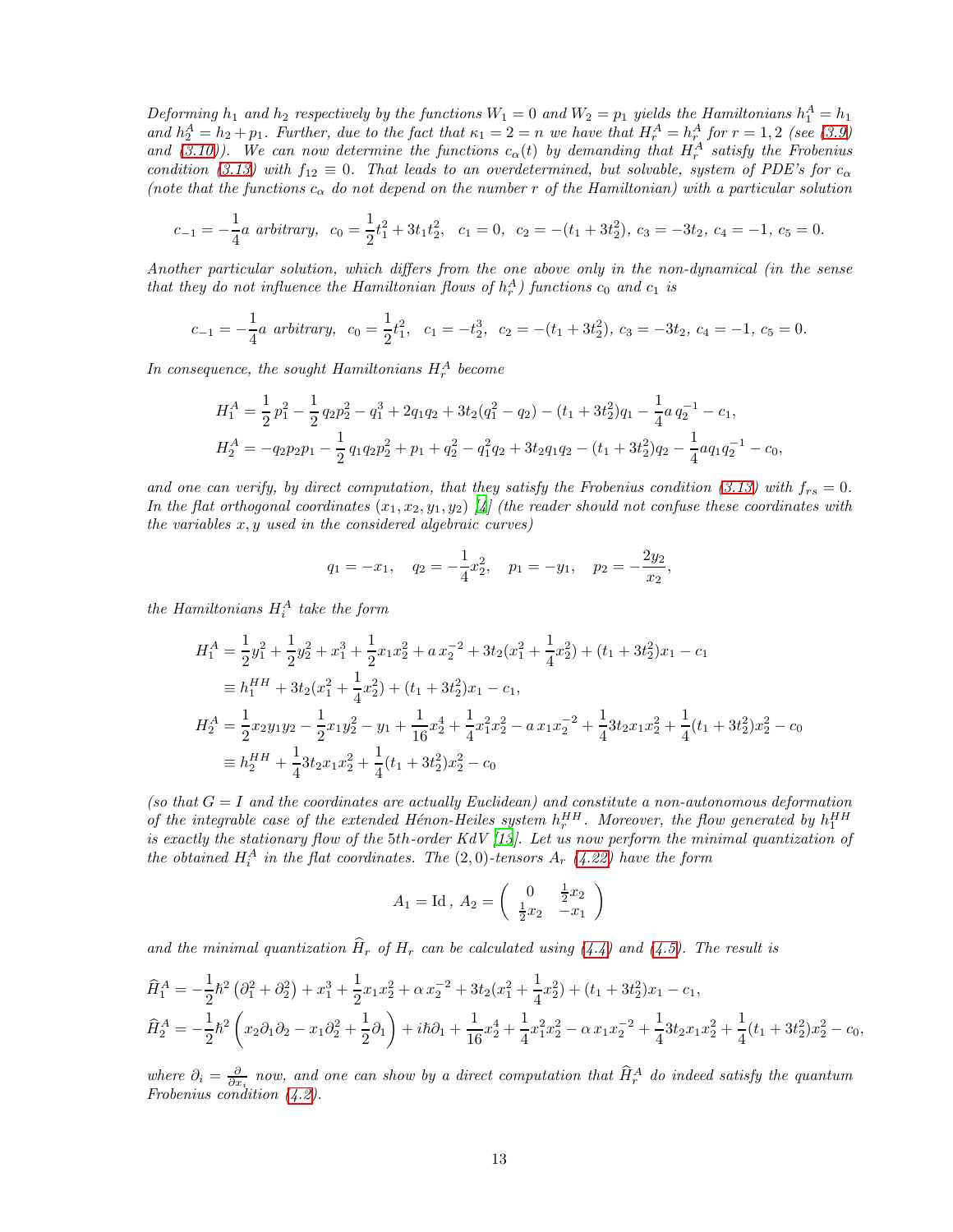**Example 2** (Example 2 from Part I continued) Let us now choose  $n = 3$  and  $m = 1$ . This time we will perform calculations in Viète coordinates  $(p, q)$ . We have  $I_1^m = \{2, 3\}$  and  $I_2^m = \emptyset$ , while the vector fields  $J_r$  are

$$
J_2 = \partial_2, \quad J_3 = 2\partial_1 + q_1 \partial_2
$$

so that  $W_1 = 0$ ,  $W_2 = p_2$  while  $W_3 = 2p_1 + q_1p_2$ . The curve [\(3.1\)](#page-4-6) becomes

$$
\sum_{\alpha=-1}^{7} c_{\alpha}(t)x^{\alpha} + h_1x^2 + h_2x + h_3 = \frac{1}{2}xy^2
$$

and the Hamiltonians  $h_r$  in become

$$
h_r = \frac{1}{2}\mu^T A_r \mu + \sum_{\alpha=-1}^7 c_{\alpha}(t) V_r^{(\alpha)}, \quad r = 1, \dots, 3,
$$

with  $A_r$  in Viète coordinates given by (see [\(2.6\)](#page-2-0) and [\(2.7\)](#page-2-5)):

$$
A_1 = G = \begin{pmatrix} 0 & 1 & 0 \\ 1 & q_1 & 0 \\ 0 & 0 & -q_3 \end{pmatrix}, A_2 = \begin{pmatrix} 1 & q_1 & 0 \\ q_1 & q_1^2 - q_2 & -q_3 \\ 0 & -q_3 & -q_1q_3 \end{pmatrix}, A_3 = \begin{pmatrix} 0 & 0 & -q_3 \\ 0 & -q_3 & -q_1q_3 \\ -q_3 & -q_1q_3 & -q_2q_3 \end{pmatrix}
$$

and where the scalar potentials  $V_r^{(\alpha)}$  are polynomials in q that can be calculated from the recursion formula in Part I. Further,  $h_r^A = h_r + W_r$  and, since  $\kappa_1 = 2 < n$  and due to [\(3.10\)](#page-5-0) and to results in Part I

<span id="page-13-1"></span><span id="page-13-0"></span>
$$
H_1^A = h_1^A, \quad H_2^A = h_2^A, \quad H_3^A = h_3^A + t_2 h_1^A. \tag{4.23}
$$

The functions  $c_{\alpha}$  can now be determined from the Frobenius condition [\(3.13\)](#page-5-4) (with  $f_{rs} = 0$ ). It leads to an overdetermined but soluble system of PDE's. A particular solution of this system is

$$
c_{-1} = c_0 = 0, \quad c_1 = a(t_3^3 - 2t_2t_3 - 4t_1)t_3, \quad c_2 = 4a(t_3^3 - t_1),
$$
  
\n
$$
c_3 = 2a(3t_3^2 + t_2), \quad c_4 = 4at_3, \quad c_5 = c_6 = c_7 = 0, \quad a \in \mathbb{R}.
$$
\n(4.24)

Let us now perform the minimal quantization of the Hamiltonians H<sub>r</sub> [\(4.23\)](#page-13-0) with  $c_{\alpha}$  given by [\(4.24\)](#page-13-1). Of course

<span id="page-13-2"></span>
$$
\widehat{H}_1^A = \widehat{h}_1^A, \quad \widehat{H}_2^A = \widehat{h}_2^A, \quad \widehat{H}_3^A = \widehat{h}_3^A + t_2 \widehat{h}_1^A \tag{4.25}
$$

where  $\hat{h}_i^A$  can be computed explicitly from [\(4.8\)](#page-8-1). The final result is

$$
\widehat{h}_r^A = \widehat{E}_r - i\hbar J_r + a(t_3^3 - 2t_2t_3 - 4t_1)t_3V_r^{(1)} + 4a(t_3^3 - t_1)V_r^{(2)} + 2a(3t_3^2 + t_2)V_r^{(3)} + 4at_3V_r^{(4)}, r = 1, 2, 3
$$

where

$$
\begin{aligned}\n\widehat{E}_1 &= -\frac{1}{2}\hbar^2 \left( 2\partial_1 \partial_2 + q_1 \partial_2^2 - q_3 \partial_3^2 - \frac{1}{2} \partial_3 \right) \\
\widehat{E}_2 &= -\frac{1}{2}\hbar^2 \left( \partial_1^2 + 2q_1 \partial_1 \partial_2 + (q_1^2 - q_2)\partial_2^2 - 2q_3 \partial_2 \partial_3 - q_1 q_3 \partial_3^2 - \frac{1}{2} \partial_2 - \frac{1}{2} q_1 \partial_3 \right) \\
\widehat{E}_3 &= -\frac{1}{2}\hbar^2 \left( -2q_3 \partial_1 \partial_3 - q_3 \partial_2^2 - 2q_1 q_3 \partial_2 \partial_3 - q_2 q_3 \partial_3^2 - \frac{1}{2} \partial_1 - \frac{1}{2} q_1 \partial_2 - \frac{1}{2} q_2 \partial_3 \right)\n\end{aligned}
$$

and the resulting quantum operators  $\hat{H}_i^A$  in [\(4.25\)](#page-13-2) do satisfy the quantum Frobenius condition [\(4.2\)](#page-6-2).

#### 4.3 Quantization of systems with magnetic terms

We proceed now with the case of magnetic potentials. According to Definition [1,](#page-2-4) the minimal quantization  $\sim$  $\widehat{H}_r^B$  of Hamiltonians  $H_r^B$  is in the magnetic case obtained by replacing the Hamiltonians  $h_r^A$  in [\(3.10\)](#page-5-0),  $(3.11)$  (with  $h_r$  given now by the magnetic Hamiltonians  $(3.16)$ ) by the self-adjoint operators

<span id="page-13-3"></span>
$$
\widehat{h}_r^B = \widehat{E}_r + \widehat{W}_r + \sum_{\gamma=0}^{n+1} d_{\gamma}(t) \widehat{M}_r^{(\gamma)}, \qquad r = 1, ..., n,
$$
\n(4.26)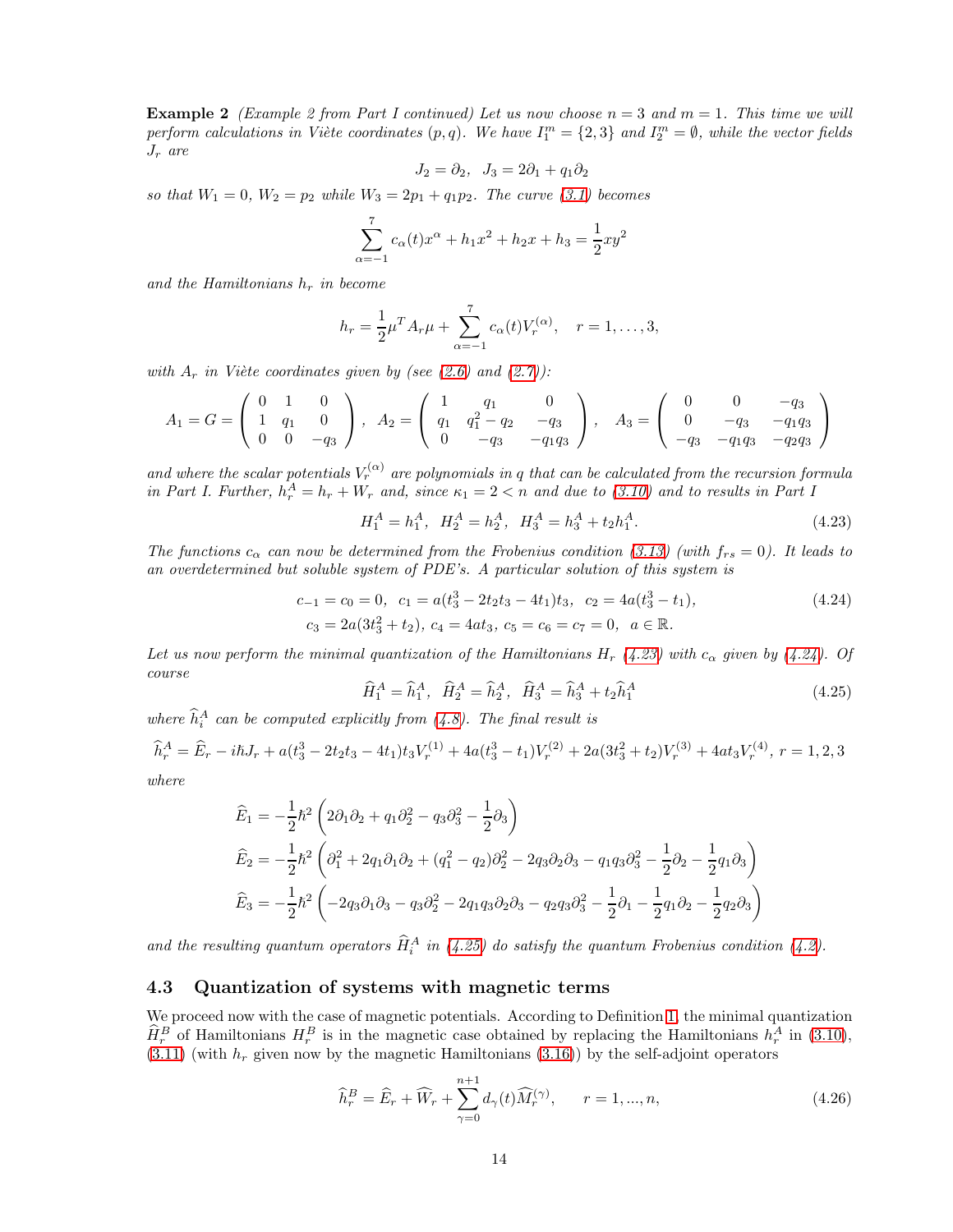where  $\widehat{E}_r$  and  $\widehat{W}_r$  are given, as before by [\(4.8\)](#page-8-1), while the quantized magnetic terms  $\widehat{M}_r^{(\gamma)}$  are given by

<span id="page-14-0"></span>
$$
\widehat{M}_r^{(\gamma)} = -\frac{1}{2}i\hbar \left[ \nabla_j (P_r^{(\gamma)})^j + (P_r^{(\gamma)})^j \nabla_j \right] = -\frac{1}{2}i\hbar \left[ |g|^{-\frac{1}{2}} \partial_j |g|^{\frac{1}{2}} (P_r^{(\gamma)})^j + (P_r^{(\gamma)})^j \partial_j \right]
$$
\n
$$
= -\frac{1}{2}i\hbar (\gamma - \frac{1}{2}m)V_r^{(\gamma - 1)} - i\hbar (P_r^{(\gamma)})^j \partial_j, \quad \partial_j = \frac{\partial}{\partial q_j}
$$
\n(4.27)

where the explicit form of the first-order operator  $\widehat{M}_r^{(\gamma)}$  in [\(4.27\)](#page-14-0) is obtained by straightforward calculations. Note that the potentials  $V_r^{(\gamma-1)}$  in [\(4.27\)](#page-14-0) are nontrivial only for  $\gamma = 0$  and  $\gamma = n + 1$ . Note also that the minimal quantization  $\widehat{M}_r^{(\gamma)}$  of the classical magnetic term [\(3.17\)](#page-6-4) depends on m even though  $M_r^{(\gamma)} = p^T P_r^{(\gamma)}$  itself does not depend on m. As in the non-magnetic case, we have

<span id="page-14-2"></span>**Theorem 4** For any fixed  $m \in \{0, \ldots, n+1\}$ , the set of n operators  $\widehat{H}_r^B$ ,  $r = 1, \ldots n$ , given by [\(3.10\)](#page-5-0) and [\(3.11\)](#page-5-1) with  $h_r^A$  replaced by  $\hat{h}_r^B$  given by [\(4.26\)](#page-13-3), satisfies the quantum Frobenius condition [\(4.2\)](#page-6-2).

By the same reasons as in the non-magnetic case, the Hamiltonians  $\hat{H}_r^B$  will satisfy the quantum Frobenius condition [\(4.2\)](#page-6-2) as soon as any pair of operators  $\widehat{\mathcal{E}}_r + \widehat{M}_r^{(\gamma)} \equiv \widehat{E}_r + \widehat{W}_r + \widehat{M}_r^{(\gamma)}$  and  $\widehat{\mathcal{E}}_s$  +  $\widehat{M}_s^{(\gamma)} \equiv \widehat{E}_s + \widehat{W}_s + \widehat{M}_s^{(\gamma)}$  will satisfy the same, up to the factor  $i\hbar$ , commutation relations as their classical counterparts  $\mathcal{E}_r + M_r^{(\gamma)} \equiv E_r + W_r + M_r^{(\gamma)}$  and  $\mathcal{E}_s + M_s^{(\gamma)} \equiv E_s + W_s + M_s^{(\gamma)}$  (again, we perform all calculations in Viète coordinates). Thus, we have to show that for any  $r, s \in \{1, \ldots, n\}$ , any  $m \in \{0, \ldots, n+1\}$  and any  $\gamma \in \{0, \ldots, n+1\}$ 

<span id="page-14-1"></span>
$$
i\hbar \left\{ E_r + W_r + M_r^{(\gamma)}, E_s + W_s + M_s^{(\gamma)} \right\} = \left[ \widehat{E}_r + \widehat{W}_r + \widehat{M}_r^{(\gamma)}, \widehat{E}_s + \widehat{W}_s + \widehat{M}_s^{(\gamma)} \right]
$$
(4.28)

as the relation [\(4.28\)](#page-14-1) means that we can perform the appropriate deformation procedure described in Part I (and shortly revisited in Section [3\)](#page-4-0) also in the quantum magnetic case and that this procedure will yield the same PDE's for functions  $d_{\gamma}(t_1,\ldots,t_n), \zeta_{r,j}(t_1,\ldots,t_{r-1})$  and  $\zeta_{r,r+j}(t_{r+1},\ldots,t_n)$  as the corresponding classical procedure.

For any  $r, s \in \{1, \ldots, n\}$ 

$$
\label{eq:1} \begin{split} \Big\{E_r+W_r+M_r^{(\gamma)},E_s+W_s+M_s^{(\gamma)}\Big\} &= \{\mathcal{E}_r,\mathcal{E}_s\} + \Big\{E_r,M_s^{(\gamma)}\Big\} + \Big\{M_r^{(\gamma)},E_s\Big\}\\ &\quad + \Big\{W_r,M_s^{(\gamma)}\Big\} + \Big\{M_r^{(\gamma)},W_s\Big\} + \Big\{M_r^{(\gamma)},M_s^{(\gamma)}\Big\}\,. \end{split}
$$

Moreover, the magnetic Stäckel Hamiltonians themselves (i.e. without the quasi-Stäckel term  $W_r$ ), both geodesic and with magnetic terms, commute with each other, so that  $\{E_r, E_s\} = 0$  and  $\{E_r + M_r^{(\gamma)}, E_s + M_s^{(\gamma)}\} =$ 0, which yields

$$
\left\{E_r, M_s^{(\gamma)}\right\} + \left\{M_r^{(\gamma)}, E_s\right\} + \left\{M_r^{(\gamma)}, M_s^{(\gamma)}\right\} = 0
$$

and thus the left hand side of  $(4.28)$  is  $\{\mathcal{E}_r, \mathcal{E}_s\}$ , is

$$
i\hbar\{\widehat{\mathcal{E}_r,\mathcal{E}_s}\}+i\hbar\left(\left\{W_r,M_s^{(\gamma)}\right\}\widehat{+}\left\{M_r^{(\gamma)},W_s\right\}\right).
$$
\n(4.29)

Moreover, due to [\(2.15\)](#page-3-4),

$$
\left[\widehat{E}_r, \widehat{E}_s\right] = 0 \text{ and } \left[\widehat{E}_r + \widehat{M}_r^{(\gamma)}, \widehat{E}_s + \widehat{M}_s^{(\gamma)}\right] = 0
$$

and thus

$$
\left[\widehat{E}_r,\widehat{M}^{(\gamma)}_s\right]+\left[\widehat{M}^{(\gamma)}_r,\widehat{E}_s\right]+\left[\widehat{M}^{(\gamma)}_r,\widehat{M}^{(\gamma)}_s\right]=0
$$

so that the right hand side of [\(4.28\)](#page-14-1) is actually

$$
[\widehat{\mathcal{E}}_r,\widehat{\mathcal{E}}_s]+\left[\widehat{E}_r,\widehat{M}_s^{(\gamma)}\right]+\left[\widehat{M}_r^{(\gamma)},\widehat{E}_s\right]
$$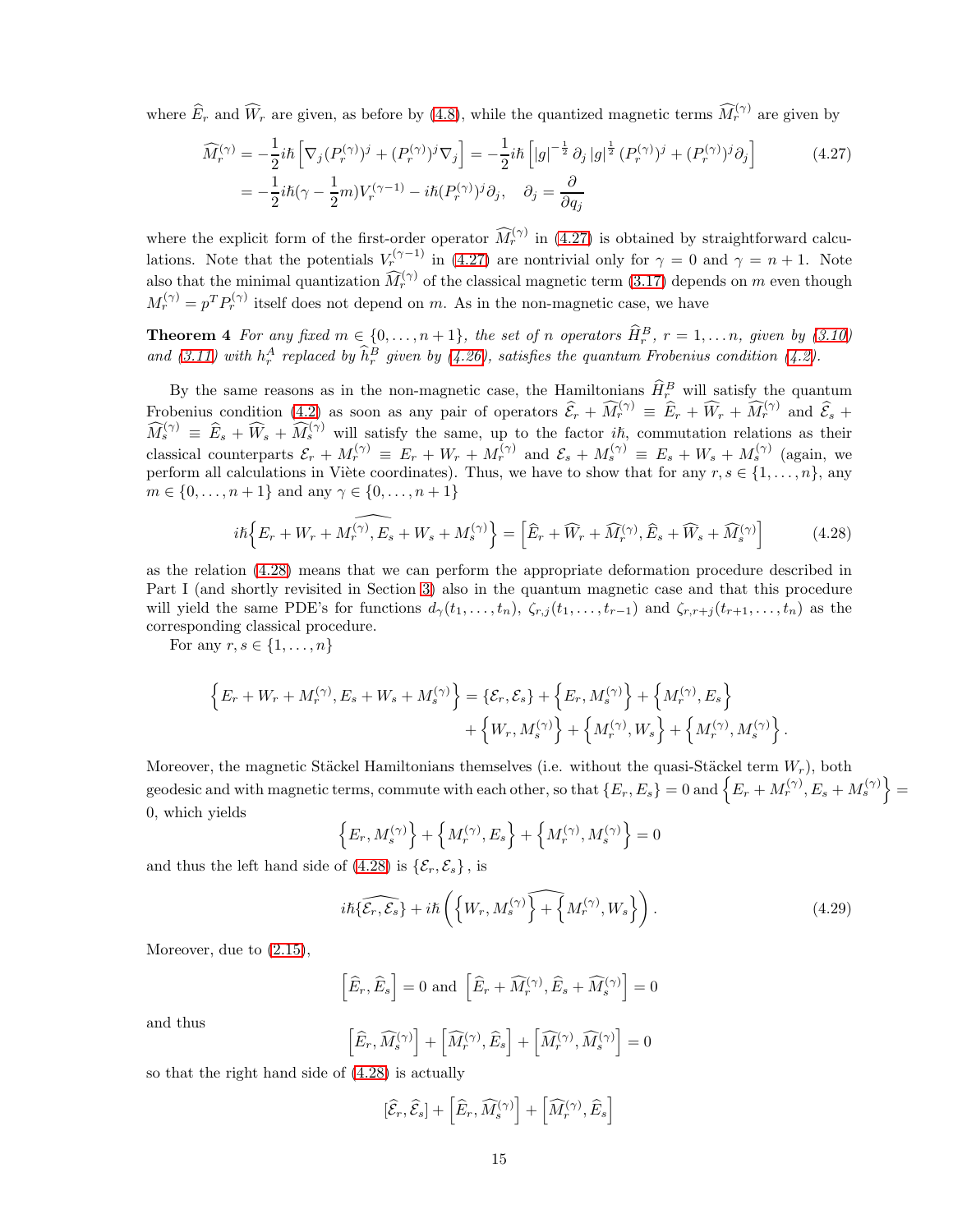By Theorem [3,](#page-9-5)  $i\hbar \{\widehat{\mathcal{E}_r}, \widehat{\mathcal{E}_s}\} = [\widehat{\mathcal{E}_r}, \widehat{\mathcal{E}_s}]$  so in order to prove [\(4.28\)](#page-14-1) and thus Theorem [4](#page-14-2) it remains to show that the following relation is valid:

<span id="page-15-0"></span>
$$
i\hbar\left(\left\{W_r, M_s^{(\gamma)}\right\} + \left\{M_r^{(\gamma)}, W_s\right\}\right) = \left[\widehat{W}_r, \widehat{M}_s^{(\gamma)}\right] + \left[\widehat{M}_r^{(\gamma)}, \widehat{W}_s\right].\tag{4.30}
$$

A direct calculation shows that the right hand side of [\(4.30\)](#page-15-0) is

<span id="page-15-1"></span>
$$
-\hbar^2\left(\left[J_r, P_s^{(\gamma)}\right] + \left[P_r^{(\gamma)}, J_s\right] + aJ_r\left(V_s^{(\gamma-1)}\right) - aJ_s\left(V_r^{(\gamma-1)}\right)\right) \tag{4.31}
$$

with a denoting (in this proof)  $\frac{1}{2}(\gamma - \frac{1}{2}m)$ , so that it is a sum of a vector field and a function on M. Further

$$
\left\{W_r,M_s^{(\gamma)}\right\}+\left\{M_r^{(\gamma)},W_s\right\}=\Theta^ip_i
$$

for some vector field  $\Xi = \Xi^i \frac{\partial}{\partial q_i}$  on M. Thus, due to [\(2.10\)](#page-2-2), the left hand side of [\(4.30\)](#page-15-0) is

<span id="page-15-2"></span>
$$
\hbar^2 \left(\Theta + \frac{1}{2} \left(\partial_j \Theta^j\right) + \frac{1}{4} \left|g\right|^{-1} \left(\partial_j \left|g\right|\right) \Theta^j\right) \tag{4.32}
$$

and as such is also a sum of a vector field and a function on  $M$ . The vector field parts of  $(4.31)$  and [\(4.32\)](#page-15-2) are equal due to [\(4.15\)](#page-9-2) so it remains to prove that

<span id="page-15-3"></span>
$$
\frac{1}{2} \left( \partial_j \Theta^j \right) + \frac{1}{4} |g|^{-1} \left( \partial_j |g| \right) \Theta^j = a J_r \left( V_s^{(\gamma - 1)} \right) - a J_s \left( V_r^{(\gamma - 1)} \right) \tag{4.33}
$$

A direct calculation shows that both sides of [\(4.33\)](#page-15-3) are zero for all  $\gamma$  except  $\gamma = 0$  and  $\gamma = n + 1$ . For  $\gamma = n + 1$  both sides of [\(4.33\)](#page-15-3) for a given choice of indices  $(r, s)$  are

$$
\begin{cases} 0, & \text{for } r \in I_1^m \text{ and } s \in I_2^m, \\ a(r-s)q_{r+s-(n-m+2)}, & \text{for } r, s \in I_1^m, \\ -a(r-s)q_{r+s-(n-m+2)}, & \text{for } r, s \in I_2^m. \end{cases}
$$

while for  $\gamma = 0$  both sides of [\(4.33\)](#page-15-3) for a given choice of indices  $(r, s)$  are

$$
\frac{a(m-1)}{q_n} (q_{r-1} \delta_{s,n-m+2} - q_{s-1} \delta_{r,n-m+2}) + \begin{cases} 0, & \text{for } r \in I_1^m \text{ and } s \in I_2^m, \\ a(r-s)q_{r+s-(n-m+2)}, & \text{for } r, s \in I_1^m, \\ -a(r-s)q_{r+s-(n-m+2)}, & \text{for } r, s \in I_2^m. \end{cases}
$$

<span id="page-15-4"></span>Therefore, [\(4.30\)](#page-15-0) is valid. This also concludes the proof of Theorem [4.](#page-14-2)

**Example 3** Consider the case  $n = 3$  and  $m = 3$  (see subsection 7.2 in Part I), which means that  $I_1^m = \emptyset$ while  $I_2^m = \{2,3\}$ . Further,  $\kappa_1 = \kappa_2 = 1$  and thus the vector fields  $J_r$  are

$$
J_2 = q_2 \partial_2 + 2q_3 \partial_3, \quad J_3 = q_3 \partial_2
$$

so that  $W_1 = 0$ ,  $W_2 = p_2q_2 + 2q_3p_3$  while  $W_3 = q_3p_2$ . The curve [\(3.15\)](#page-6-5) becomes

$$
\sum_{\gamma=0}^{4} d_{\gamma}(t)x^{\gamma}y + x^2h_1 + xh_2 + h_3 = \frac{1}{2}x^3y^2
$$

leading to Hamiltonians  $h_r$  [\(3.16\)](#page-6-1) that in Viète coordinates attain the form

$$
h_r = \frac{1}{2}p^T A_r p + \sum_{\gamma=0}^4 d_{\alpha}(t) p^T P_r^{(\gamma)}, \quad r = 1, \dots, 3,
$$

with  $A_r$  given by (see [\(2.6\)](#page-2-0) and [\(2.7\)](#page-2-5)):

$$
A_1 = G = \begin{pmatrix} -q_1 & -q_2 & -q_3 \ -q_2 & -q_3 & 0 \ -q_3 & 0 & 0 \end{pmatrix}, A_2 = \begin{pmatrix} -q_2 & -q_3 & 0 \ -q_3 & -q_1q_3 + q_2^2 & q_2q_3 \ 0 & q_2q_3 & q_3^2 \end{pmatrix}, A_3 = \begin{pmatrix} -q_3 & 0 & 0 \ 0 & q_2q_3 & q_3^2 \ 0 & q_3^2 & 0 \end{pmatrix}.
$$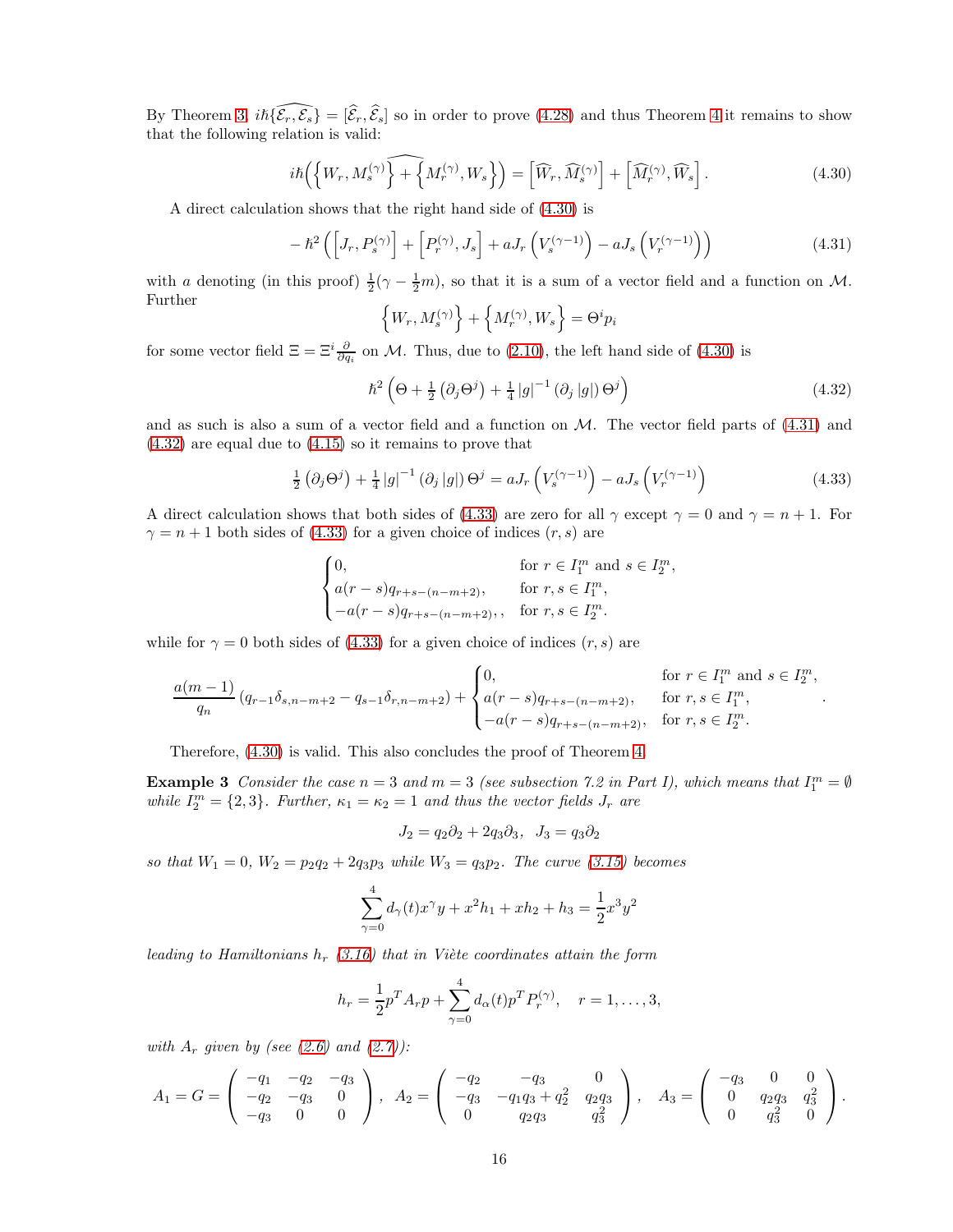Further, the vector potentials  $P_r^{(\gamma)}$  are given by [\(2.8\)](#page-2-6). Explicitly

$$
P_1^{(0)} = (0,0,1)^T, P_2^{(0)} = (0,1,q_1)^T, P_3^{(0)} = (1,q_1,q_2)^T,
$$
  
\n
$$
P_1^{(1)} = (0,1,0)^T, P_2^{(1)} = (1,q_1,0)^T, P_3^{(1)} = (0,0,-q_3)^T,
$$
  
\n
$$
P_1^{(2)} = (1,0,0)^T, P_2^{(2)} = (0,-q_2,-q_3)^T, P_3^{(2)} = (0,-q_3,0)^T,
$$
  
\n
$$
P_1^{(3)} = (-q_1,-q_2,-q_3)^T, P_2^{(3)} = (-q_2,-q_3,0)^T, P_3^{(3)} = (-q_3,0,0)^T,
$$
  
\n
$$
P_1^{(4)} = (q_1^2 - q_2,q_1q_2 - q_3,q_1q_3)^T, P_2^{(4)} = (q_1q_2 - q_3,q_2^2,q_2q_3)^T, P_3^{(4)} = (q_1q_3,q_2q_3,q_3^2)^T.
$$
\n(4.34)

As usual,  $h_r^B = h_r + W_r$  and, since  $\kappa_1 = \kappa_2 < n$  and due to [\(3.10\)](#page-5-0), [\(3.11\)](#page-5-1) and results in Part I

<span id="page-16-2"></span><span id="page-16-1"></span>
$$
H_1^B = h_1^B, \quad H_2^B = h_2^B + t_3 h_3^B, \quad H_3^B = h_3^B. \tag{4.35}
$$

The functions  $d_{\alpha}$  can now be determined from the Frobenius condition [\(3.13\)](#page-5-4) (with  $f_{rs} = 0$ ). It leads to an overdetermined but soluble system of PDE's. The general solution of this system is

$$
d_0 = b_0 \exp(2t_2), \quad d_1 = b_0 t_3 \exp(2t_2) + b_1 \exp(t_2), \quad d_2 = b_2, \ d_3 = (b_3 + b_4 t_1), \quad d_4 = b_4,
$$

(parametrized by the arbitrary constants  $b_r$ ). Let us now minimally quantize the Hamiltonians  $H_r$  in  $(4.35)$ . Naturally

$$
\widehat{H}_1^B = \widehat{h}_1^B, \quad \widehat{H}_2^B = \widehat{h}_2^B + t_3 \widehat{h}_3^B, \quad \widehat{H}_3^B = \widehat{h}_3^B
$$

where  $\widehat{h}_r^B$  are given by [\(4.26\)](#page-13-3) where  $\widehat{E}_r$  and  $\widehat{W}_r$  can computed using [\(4.8\)](#page-8-1) and where  $\widehat{M}_r^{(\gamma)}$  can be computed by  $(4.27)$ . The result is

 $\widehat{h}_r^B = \widehat{E}_r - i\hbar J_r + b_0 \exp(2t_2) \widehat{M}_r^{(0)} + [b_0 t_3 \exp(2t_2) + b_1 \exp(t_2)] \widehat{M}_r^{(1)} + b_2 \widehat{M}_r^{(2)} + (b_3 + b_4 t_1) \widehat{M}_r^{(3)} + b_4 \widehat{M}_r^{(4)} ,$ 

where

$$
\begin{split} \widehat{E}_1 &= -\frac{1}{2}\hbar^2 \left( -q_1\partial_1^2 - q_3\partial_2^2 - 2q_2\partial_1\partial_2 - 2q_3\partial_1\partial_3 - \frac{3}{2}\partial_1 \right), \\ \widehat{E}_2 &= -\frac{1}{2}\hbar^2 \left( -q_2\partial_1^2 + (-q_1q_3 + q_2^2)\partial_2^2 + q_3^2\partial_3^2 - 2q_3\partial_1\partial_2 + 2q_2q_3\partial_2\partial_3 + \frac{3}{2}q_2\partial_2 + \frac{3}{2}q_3\partial_3 \right), \\ \widehat{E}_3 &= -\frac{1}{2}\hbar^2 \left( -q_3\partial_1^2 + q_2q_3\partial_2^2 - 2q_3^2\partial_2\partial_3 + \frac{3}{2}q_3\partial_2 \right) \end{split}
$$

and where

$$
\widehat{M}_r^{(0)} = \frac{3}{4} i\hbar \frac{q_{r-1}}{q_n} - i\hbar (P_r^{(0)})^j \partial_j,
$$
  
\n
$$
\widehat{M}_r^{(1)} = -\frac{1}{4} i\hbar \delta_{r,3} - i\hbar (P_r^{(1)})^j \partial_j,
$$
  
\n
$$
\widehat{M}_r^{(2)} = \frac{1}{4} i\hbar \delta_{r,2} - i\hbar (P_r^{(2)})^j \partial_j,
$$
  
\n
$$
\widehat{M}_r^{(3)} = \frac{3}{4} i\hbar \delta_{r,1} - i\hbar (P_r^{(3)})^j \partial_j,
$$
  
\n
$$
\widehat{M}_r^{(4)} = -\frac{5}{4} i\hbar q_r - i\hbar (P_r^{(4)})^j \partial_j
$$

with  $r = 1, 2, 3$  and with  $P_r^{(\gamma)}$  given by [\(4.34\)](#page-16-2). It can be demonstrated by a direct computation that  $\widehat{H}_r^B$ do satisfy the quantum Frobenius condition [\(4.2\)](#page-6-2).

## <span id="page-16-0"></span>5 Quantum canonical transformations between magnetic and non-magnetic quantum Painlevé systems

In this chapter we prove that the magnetic quantum Painlevé operator  $\hat{H}_r^B$  can be transformed, by a multitime-dependent quantum canonical transformations (see [\[15\]](#page-19-16)), to a corresponding non-magnetic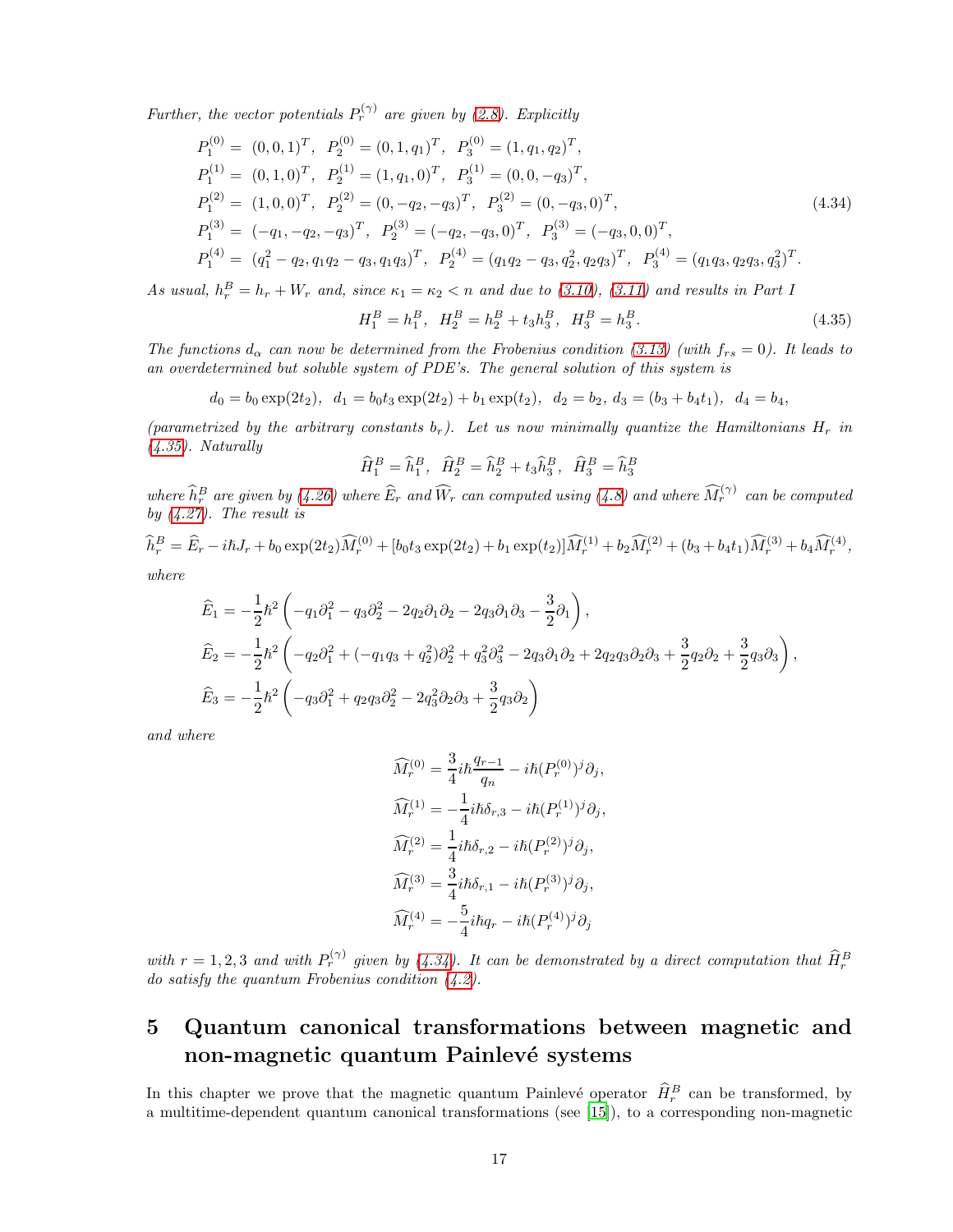quantum Painlevé operator  $\hat{H}_r^A$ . Since  $\hat{H}_r^A$  contains  $n+3$  parameters while  $\hat{H}_r^B$  contains only  $n+2$ parameters, we have first to extend the quantum magnetic system  $\hat{h}_r^B$  by one parameter to the system

<span id="page-17-0"></span>
$$
\widehat{h}_r^B = \widehat{E}_r + \widehat{W}_r + \sum_{\gamma=0}^{n+1} d_{\gamma}(t) \widehat{M}_r^{(\gamma)} + \overline{b}e_n(t) V_r^{(n)} - \overline{b}e_{n-r}(t), \quad r = 1, \dots, n
$$
\n(5.1)

(as we also did in the classical case, see Section 8 of Part I) where from the Frobenius condition it follows that  $e_n(t_1,\ldots,t_n) = 1$  for  $m = 0,\ldots,n$  and  $e_n(t_1,\ldots,t_n) = \exp(t_1)$  for  $m = n+1$  and where  $e_{n-r}$  are chosen so that  $\hat{h}_r^B$  in [\(5.1\)](#page-17-0) satisfy the quantum Frobenius condition [\(4.2\)](#page-6-2). Each  $\hat{H}_r^B$  is then obtained dy deforming of  $\hat{h}_r^B$  in [\(5.1\)](#page-17-0) through an appropriate formula in [\(3.10\)](#page-5-0) or [\(3.11\)](#page-5-1).

Theorem 5 The multi-time dependent quantum canonical transformation

<span id="page-17-1"></span>
$$
\widehat{H}_r^A = U \widehat{H}_r^B U^\dagger + i\hbar U \frac{\partial U^\dagger}{\partial t_r}, \quad U = U(\lambda, t) = e^{F(\lambda, t)},
$$
\n
$$
F(\lambda, t) = \left( -\frac{i}{\hbar} \sum_{\gamma \in I_\gamma} \frac{1}{\gamma - m + 1} d_\gamma(t) \sum_{j=1}^n \lambda_j^{\gamma - m + 1} \right), \quad r = 1, \dots n
$$
\n(5.2)

transforms the magnetic quantum Painlevé Hamiltonian operators  $\hat{H}^B_r$  into the corresponding non-magnetic quantum Painlevé Hamiltonian operators  $\hat{H}_r^A$ , provided that the functions  $\zeta_{r,j}$  and  $d_\gamma$  satisfy the same set of first order linear PDE's as in the classical case (see Part I, Theorem  $4$ ).

This theorem is the quantum counterpart of Theorem 4 in Part I. Note that [\(5.2\)](#page-17-1) is in fact covariant, just as  $(2.19)$  is.

**Proof.** Let us demand that the transformation [\(5.2\)](#page-17-1) maps the operator  $\hat{H}_r^B$ , onto the corresponding operator  $\hat{H}_r^A$  with some functions  $c_\alpha(t)$ . Consider first the Hamiltonians  $\hat{h}_r^B$  for which  $\hat{H}_r^B = \hat{h}_r^B$  i.e. when  $r \in \{1, \ldots, \kappa_1\} \cup \{n - \kappa_2 + 1, \ldots, n\}$ . In such cases, the relation [\(5.2\)](#page-17-1) is satisfied provided that (cf. Part I)

<span id="page-17-2"></span>
$$
\sum_{\alpha=-m}^{2n-m+2} c_{\alpha}(t) V_r^{(\alpha)} = \sum_{\gamma,\gamma'=0}^{n+1} d_{\gamma}(t) d_{\gamma'}(t) V_r^{(\gamma+\gamma'-m)} + \overline{b}e_n(t) V_r^{(n)} - \overline{b}e_{n-r}(t) + S_r(t,\lambda) + \frac{\partial F(\lambda,t)}{\partial t_r}, \quad r = 1,\dots,n,
$$
\n(5.3)

where functions  $S_r$  are given by

<span id="page-17-4"></span>
$$
S_r = U\widehat{W}_r U^\dagger - \widehat{W}_r = \sum_{\gamma=0}^{n+1} \sum_{j=1}^n d_\gamma(t) J_r^j \lambda_j^{\gamma-m}
$$
\n(5.4)

The condition [\(5.3\)](#page-17-2) is satisfied if and only if

<span id="page-17-3"></span>
$$
\sum_{\alpha=-m}^{2n-m+2} c_{\alpha}(t) V_r^{(\alpha)} = \sum_{\gamma,\gamma'=0}^{n+1} d_{\gamma}(t) d_{\gamma'}(t) V_r^{(\gamma+\gamma'-m)} + \overline{b} e_n(t) V_r^{(n)} - \overline{b} e_{n-r}(t)
$$
(5.5)

and

<span id="page-17-5"></span>
$$
S_r(t,\lambda) + \frac{\partial F(\lambda,t)}{\partial t_r} = 0
$$
\n(5.6)

separately. The condition [\(5.5\)](#page-17-3) defines a map between the functions  $e_r(t)$ ,  $d_\gamma(t)$  and  $c_\alpha(t)$  which reconstructs the classical result. Since  $S_r$  in [\(5.4\)](#page-17-4) is equal to its classical counterpart (see Part I, Appendix B) and since the partial derivatives  $\frac{\partial F(\lambda,t)}{\partial t_r}$  are also equal in the classical and in the quantum case, the condition [\(5.6\)](#page-17-5) reconstructs exactly the system of PDE's for functions  $d_{\gamma}(t)$ ,  $\zeta_{r,j}(t)$  from Theorem 4 in Part I. Further, in case that  $r \in {\kappa_1 + 1, \ldots, n - \kappa_2}$  the operator  $\hat{H}_r^B$  is the same linear combination of appropriate operators  $\hat{h}_s^B$  as the corresponding classical counterparts. It means that the proof of the above theorem reduces to the proof of its classical counterpart (Theorem 4 Part I).  $\blacksquare$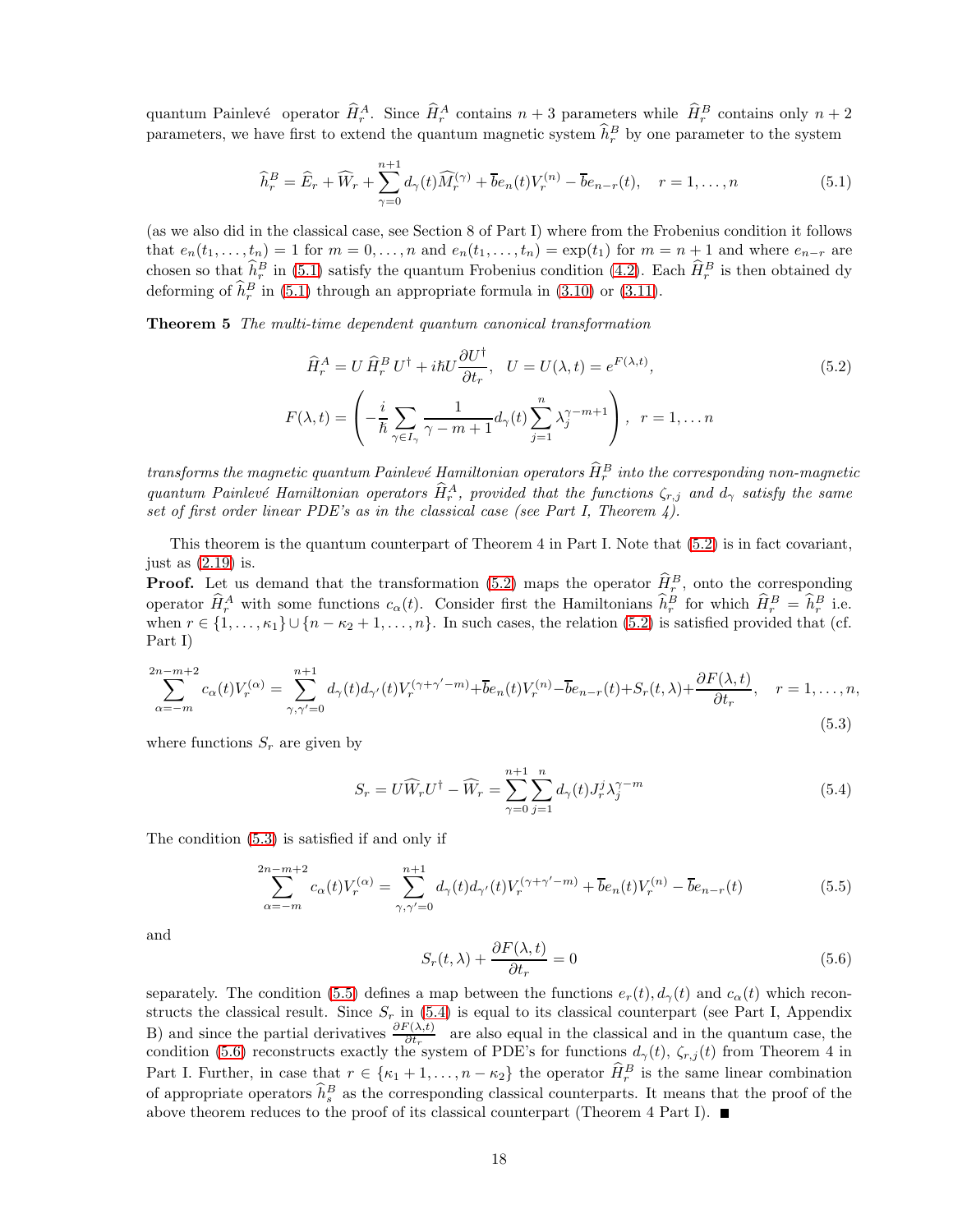**Example 4** Let us choose  $n = 3$  and  $m = 1$  and let us consider the system (7.2) in Part I with  $b_4 =$  $b_2 = b_1 = b_0 = 0$  and  $b_3 = b$  an arbitrary parameter (i.e. the system from Example 4 from Part I). Its minimal quantization has the form  $(5.1)$  with  $b = 0$  and explicitly reads

$$
\widehat{h}_r^B = \widehat{E}_r - i\hbar J_r + b(t_2 + t_3^2)\widehat{M}_r^{(1)} + 2bt_3\widehat{M}_r^{(2)} + b\widehat{M}_r^{(3)}, \quad r = 1, 2, 3
$$

where  $\widehat{E}_r$  and  $J_r$  are exactly as in Example [3](#page-15-4) above, and where  $\widehat{M}_r^{(\gamma)} = -\frac{1}{2}i\hbar(\gamma - \frac{1}{2})V_r^{(\gamma - 1)} - i\hbar(P_r^{(\gamma)})^j\partial_j$ with  $P_r^{(\gamma)}$  given by [\(4.34\)](#page-16-2). Then the operators  $\widehat{H}_1^B = \widehat{h}_1^B$ ,  $\widehat{H}_2^B = \widehat{h}_2^B$  and  $\widehat{H}_3^B = \widehat{h}_3^B + t_2 \widehat{h}_1^B$  satisfy the quantum Frobenius condition [\(4.2\)](#page-6-2). The unitary operator U in [\(5.2\)](#page-17-1) is explicitly given by  $U = U(\lambda, t) =$  $e^{F(\lambda,t)}$  with

$$
F(\lambda, t) = -\frac{i}{\hbar} \left[ b(t_2 + t_3^2) \sum_{j=1}^n \lambda_j + bt_3 \sum_{j=1}^n \lambda_j^2 + \frac{1}{3} b \sum_{j=1}^n \lambda_j^3 \right] =
$$
  
=  $\frac{i}{\hbar} \left[ b(t_2 + t_3^2) q_1 + bt_3 (2q_2 - q_1^2) + \frac{1}{3} b(q_1^3 - 3q_1 q_2 + 3q_3) \right]$ 

and the quantum canonical transformation [\(5.2\)](#page-17-1) yields the quantum Hamiltonians  $\hat{H}_r^A$  of the form  $\hat{H}_1^A$  =  $\hat{h}_1^A$ ,  $\hat{H}_2^A = \hat{h}_2^A$  and  $\hat{H}_3^A = \hat{h}_3^A + t_2 \hat{h}_1^A$  with

$$
\widehat{h}_r^A = \widehat{E}_r - i\hbar J_r + \sum_{\alpha=0}^5 c_{\alpha}(t_1, \dots, t_n) V_r^{(\alpha)}
$$

with

$$
c_5 = \frac{1}{2}b^2, \ c_4 = 2b^2t_3, \ c_3 = b^2(3t_3^2 + t_2), \ c_2 = 2b^2(t_2 + t_3^2)t_3,
$$
  

$$
c_1 = \frac{1}{2}b^2(t_2^2 + t_3^4 + 2t_2t_3^2) + 2bt_3, \ c_0 = 2b(t_2 + t_3^2)t_3 + 2b^2t_2t_3(t_2 + t_3^2).
$$

This is exactly the non-magnetic system from Example 2 in Part I provided that we put  $a_5 = \frac{1}{2}b^2$  (note however that the form of non-dynamical parts is different above and in the mentioned Example). One can show by a direct computation that  $\hat{H}_r^A$  do indeed satisfy the quantum Frobenius condition.

### 6 Conclusions

In the series of articles (Part I-III) we have constructed multi-parameter and multi-dimensional hierarchies of Painlevé-type systems, both classical and quantum, from the corresponding classical respectively quantum Stäckel-type systems. In particular, they contain the famous one-degree of freedom Painlevé equations  $P_I - P_{IV}$ . Each hierarchy was presented in the ordinary as well as in the magnetic regime. We also constructed the multi-time canonical maps between both regimes (on the classical level and on the quantum level). Also, the proposed Painlevé hierarchies  $P_I - P_{IV}$ , presented in Part II, can be written in the quantum version.

One of the directions of future research is to identify the obtained hierarchies with the known hierarchies constructed by other methods, such as appropriate reductions of soliton hierarchies. We stress that our method is much more complete than the existing methods as in our construction, for a given number n of degrees of freedom, we obtain n different Painlevé-type systems that mutually satisfy the Frobenius integrability condition, while the existing methods often produce only one system for a given  $n$ . Another, related, direction of future research is to find a systematic way of relating the obtained hierarchies of Painlevé-type systems with non-autonomous and non-homogeneous soliton-type hierarchies.

Acknowledgement 6 MB wished to express his gratitude to Department of Science and Technology of Linköping University, Sweden, for their hospitality during his visits.